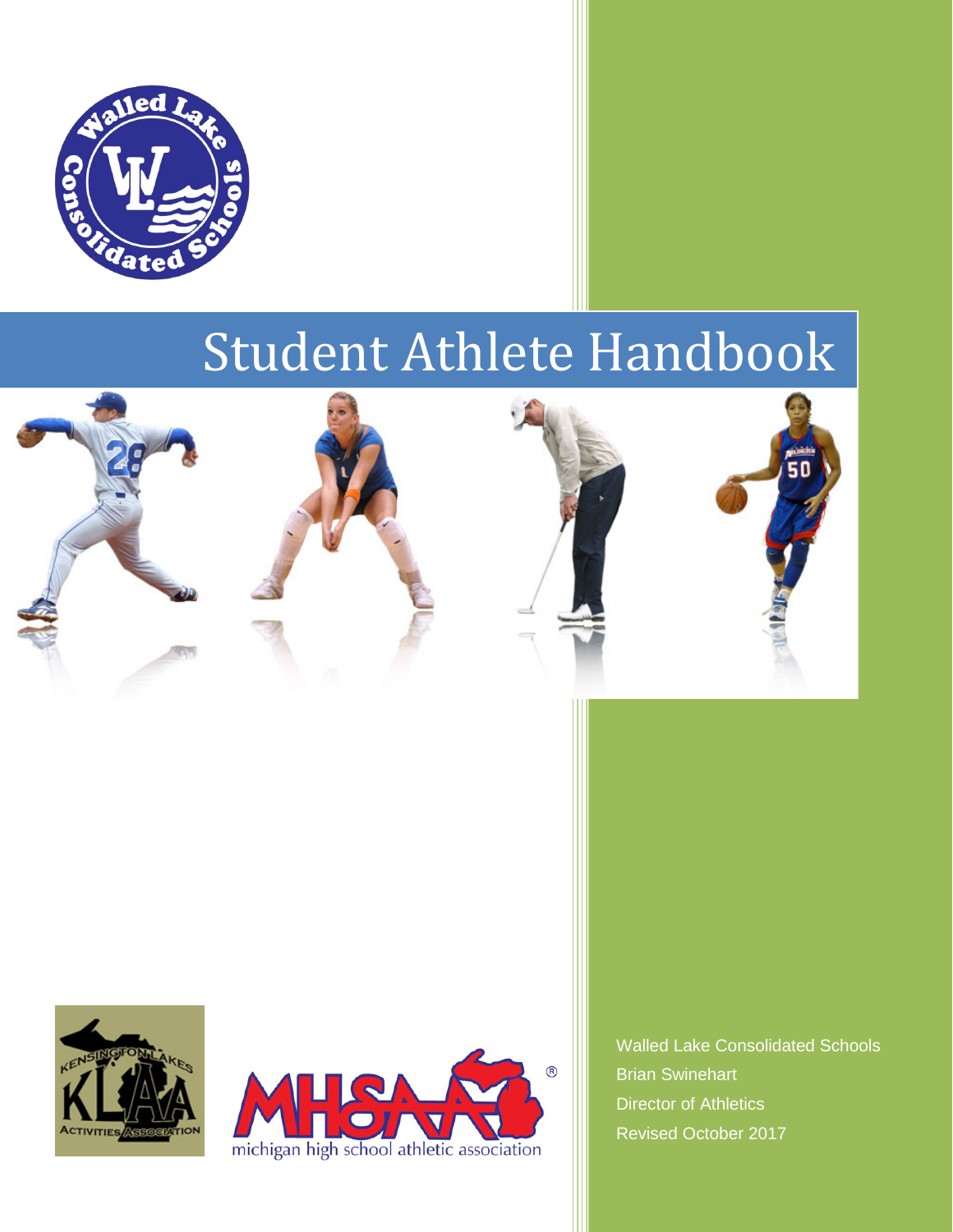# **Table of Contents**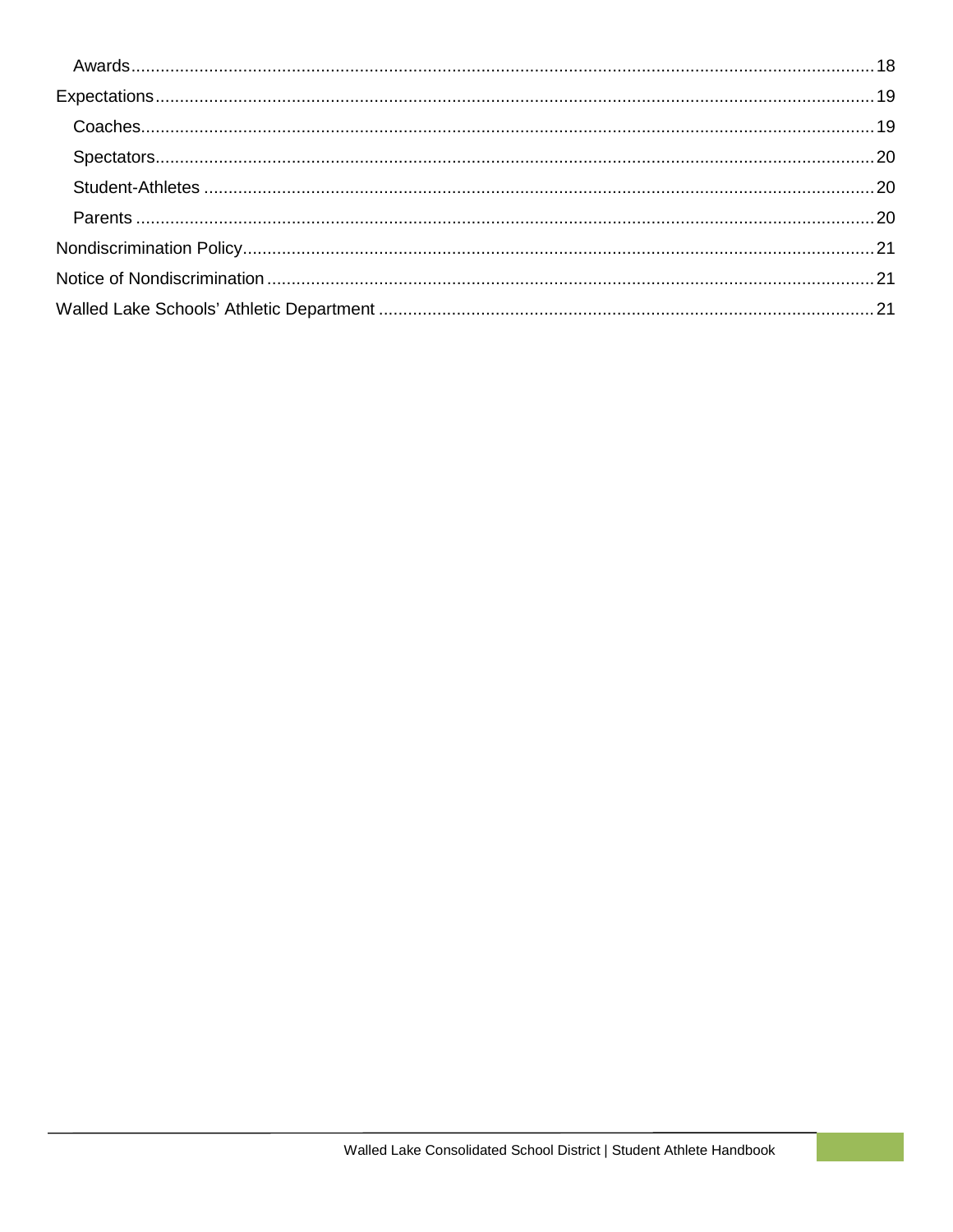# <span id="page-3-0"></span>**Introduction**

This handbook is designed for students and parent/guardians to help define the role of athletics in the Walled Lake Consolidated School District. This ready reference will assist anyone seeking information about the function and governance of athletics in our school district. Further, it should serve as an additional instrument for coaching personnel to communicate with parent/guardians and students. It is the responsibility of student-athletes to become familiar with the specific rules and regulations of each sport as well as the general policies of this Athletic handbook.

# <span id="page-3-1"></span>**Vision Statement:**

Walled Lake's athletic department is building champions for life.

# <span id="page-3-2"></span>**Core Values:**

Teamwork, Self-Worth, Commitment, Responsibility, Hard Work, Sportsmanship, Character and Discipline.

**Coach's Profile**: Committed & Motivated, Ethical with High Integrity, Knowledgeable, Mentor, Organized, Caring, Respectful and Professional.

**Student Profile:** Good Student, Team Player, Role Model / Mentor, Dedicated, Honest, Goal Oriented, Competitive, Passionate and Good Leader.

**Parent Profile:** Supportive, Positive example, Let the coaches coach, Involved in program, Knows appropriate boundaries, Speaks constructively, Relax & enjoy the season, Priority with team not child. **Administrator Profile:** Supportive, Values all Sports, Informed, Good Communicators, Good Listener, Organized, Leader and Honest.

# <span id="page-3-3"></span>**Mission Statement**

The Walled Lake Consolidated Schools' Athletic Department will provide an environment where students, coaches, administrators, and parents work together as a team to foster an intrinsic motivation for athletes to strive for their personal best. We will work to ensure that our student athletes learn life lessons that will help them be a healthy lifelong contributor to society.

The mission of the Walled Lake Consolidated Schools, in partnership with parents and community, is to create an environment that preserves the positive core values of school athletics as a tool to reach and motivate students to stay in school, enjoy school and do well in school. The Athletic Department recognizes that school athletics is a community resource which can enhance individual self-esteem, mental alertness, school pride and a competitive spirit. The athletic program must reflect the excellence of the school district in spirit and practice; therefore, the Board of Education supports an athletic program which promotes and enhances the physical fitness of our youth through a wide variety of athletic opportunities.

The Walled Lake Consolidated Schools Athletic Program recognizes that all extracurricular activities are an integral part of our educational system; therefore the Athletic Program shall create a competitive sports program to assist students in reaching their potential as individuals and as team members to ensure a positive educational experience.

*"Good sportsmanship is viewed by the National Federation, Michigan High School Athletic Association and Lakes Valley Conference as a commitment to fair play, ethical behavior and integrity. In perception*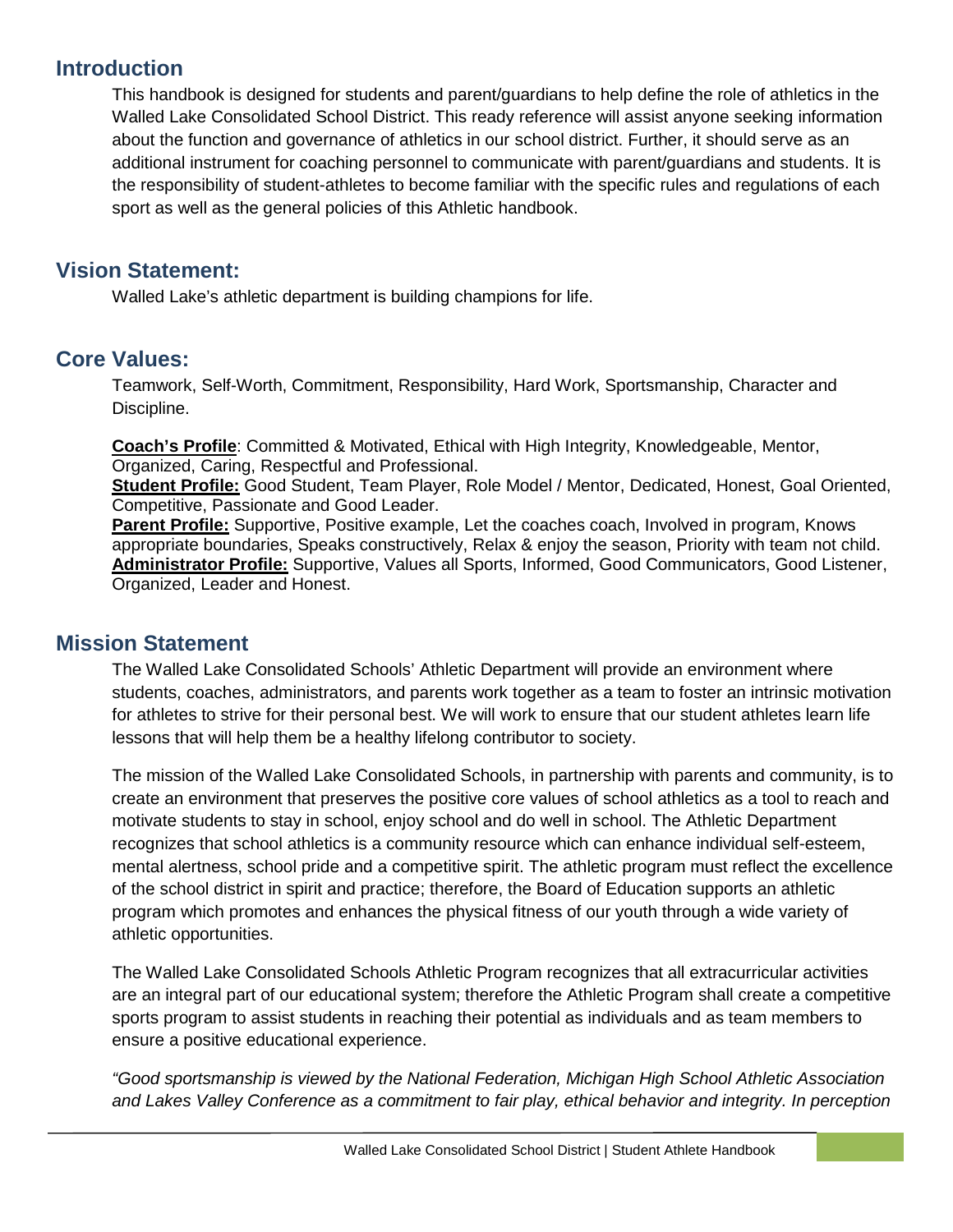*and practice, sportsmanship is defined as those qualities, which are characterized by generosity and genuine concern for others. The ideals of sportsmanship apply equally to all activity disciplines. Individuals, regardless of their role in activities, are expected to be aware of their influence on the behavior of others and model good sportsmanship."* The athletic programs through their structure, integrity and success will inclusively offer opportunities to all students and members of our communities to benefit from the values of "Walled Lake Inter*SCHOLASTIC* Athletics.

# <span id="page-4-0"></span>**Philosophy**

The mission of the Walled Lake Consolidated Schools, in partnership with parents and community, is to become the best educational system in America so all students demonstrate they are caring, responsible and knowledgeable citizens. The district believes that athletics are an integral part of the total educational program. Everyone can benefit from the programs offered by the Athletic Department. We recognize that school athletics is a community resource which enhances individual self-esteem, mental alertness, school pride and competitive spirit. Our purpose is to provide experiences not otherwise available in the school classroom curriculum; therefore, the Board of Education supports an athletic program which promotes and enhances the physical fitness of our youth through a wide variety of athletic opportunities.

The Walled Lake Board of Education believes individual students will benefit from opportunities to grow physically and intellectually through their experience in self-discipline and their contribution to team effort made possible through competitive inter-school sports activities. We strive to provide a positive experience for every student athlete while developing competitive teams. Within this framework, the participation of all student athletes is encouraged, without compromising the competitive nature of the sport.

# <span id="page-4-1"></span>**High School**

The high school athletic program provides students with opportunities to be selected as members of sport teams based upon individual physical skill level, motivation and desire. Emphasis is placed on the improvement of each student's character development, acquisition of knowledge, physical sport skills and the welfare of the student athlete. Efforts will be made to support the athletic program with the best facilities, equipment and most qualified coaching staff available. The ultimate goal of the sport activity is to acknowledge the value of student participation, create opportunities for individual leadership, strive for excellence, keep a proper competitive spirit and develop and improve positive citizenship. Student athletes will apply the knowledge learned to becoming a lifelong healthy individual.

# <span id="page-4-2"></span>**Middle School**

<span id="page-4-3"></span>The middle school athletic program will provide opportunities for students to acquire knowledge and physical skill in the areas of their interest. Emphasis will be placed upon the enjoyment of the sport, individual leadership and the development of self-esteem, character and physical skills. All participants will be members of a team and will have an opportunity to apply those skills in competitive situations commensurate with their skill. Middle School athletics provide an opportunity for participants to develop a "team concept," follow the rules and commit to participate.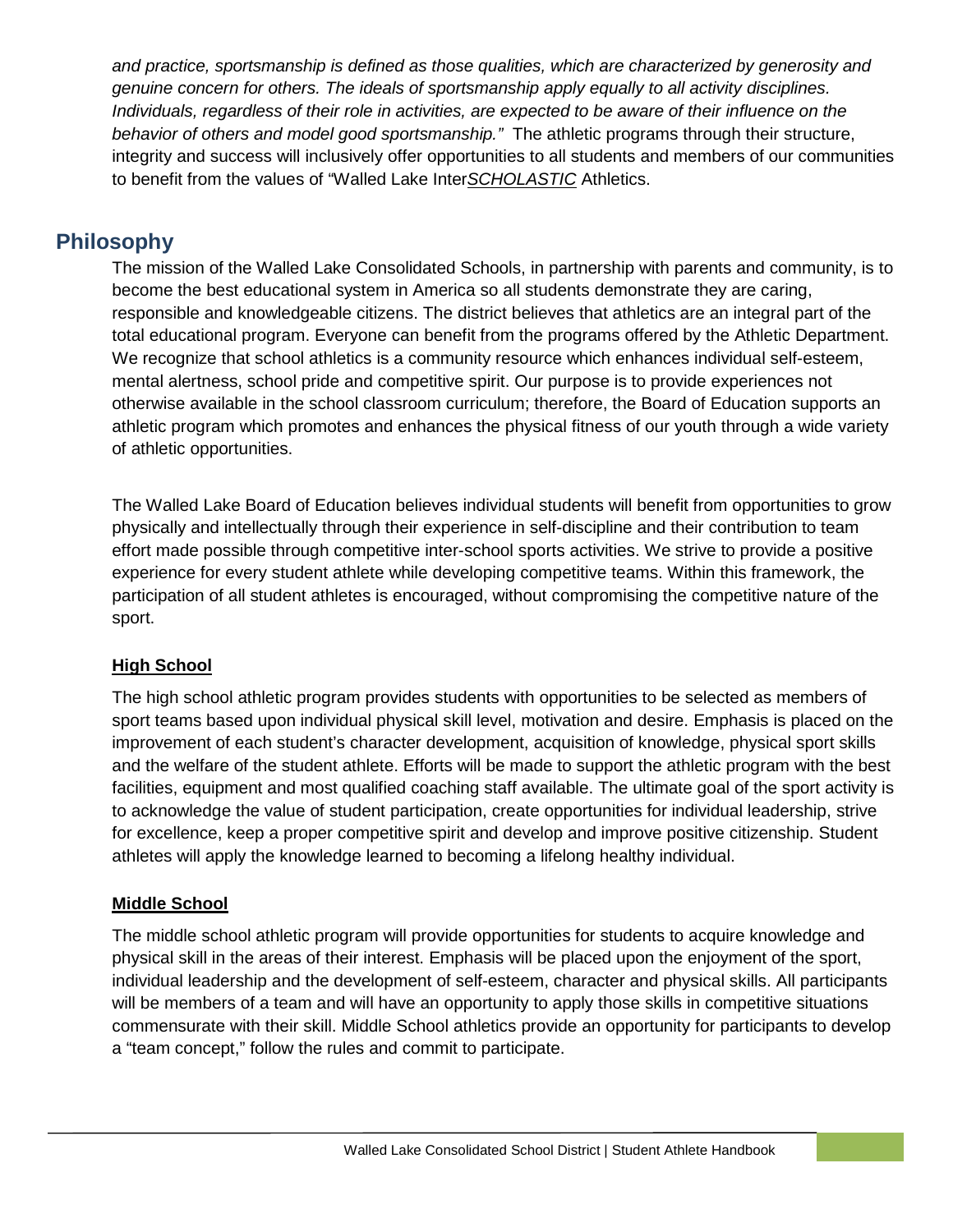#### **Multi-sport Participation**

It is the belief of the Walled Lake Consolidated Schools that multi-sport participation is positive and healthy for our student athletes. At no time should an athlete feel pressure to be committed to solely one sport. During the off season, the sport that is in season is the priority of the athlete. An athlete who participates in multiple sports and is unable to attend off season workouts will not receive prejudice or be penalized.

# <span id="page-5-1"></span><span id="page-5-0"></span>**Governance**

#### **Board of Education**

The Walled Lake Consolidated Schools Board of Education, responsible to the people, is the ruling body for Walled Lake Schools.

#### <span id="page-5-2"></span>**Michigan High School Athletic Association (MHSAA)**

In all matters of interscholastic athletics, Walled Lake Consolidated Schools is governed by the rules set forth by the Michigan High School Athletic Association of which the district is a member. To be eligible to participate in interscholastic athletics, an athlete must comply with these rules. The building assistant principal in charge of athletics and coaches will emphasize these rules at the beginning of each individual sport season. To familiarize parents with procedures, the building assistant principal in charge of athletics will arrange meetings with coaches and parents annually. It is the responsibility, however, of each athlete to become familiar with all rules governing interscholastic athletics in Walled Lake.

#### <span id="page-5-3"></span>**Lakes Valley Conference (LVC) / Lakes Valley Middle School League (LVMSL)**

Walled Lake Central, Walled Lake Western, and Walled Lake Northern High Schools are members of the nine school Lakes Valley Conference (LVC).

Clifford H. Smart, James R. Geisler, Sarah Banks and Walnut Creek middle schools are members of the Lakes Valley Middle School League (LVMSL).

<span id="page-5-4"></span>In addition to the rules and regulations set forth by the representatives of the Walled Lake Board of Education, representatives of the district, parents and students are expected to follow and abide by all rules and regulations of these governing entities. The LVC athletic program, promotion and support for students will include the following: exemplify the highest moral character, behavior and leadership; exemplify good sportsmanship; respect the integrity and judgment of officials; show respect for opposing players, coaches and spectators; recognize and show appreciation for outstanding plays by either team.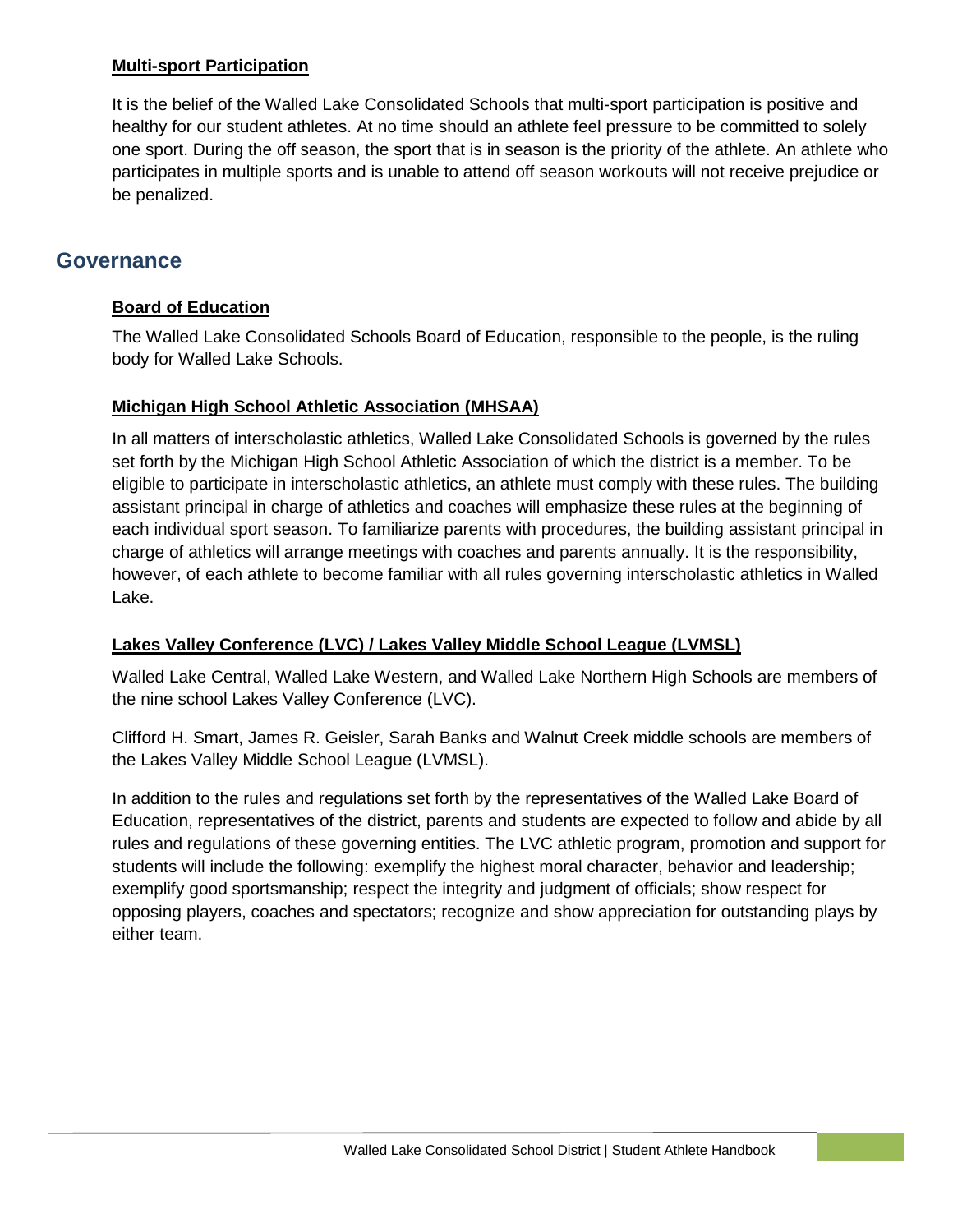# **Sports Offerings**

| <b>Lakes Valley Conference Teams</b> |                             |  |  |
|--------------------------------------|-----------------------------|--|--|
| Milford                              | <b>Walled Lake Northern</b> |  |  |
| Lakeland                             | <b>Walled Lake Western</b>  |  |  |
| South Lyon                           | <b>Waterford Kettering</b>  |  |  |
| South Lyon East                      | <b>Waterford Mott</b>       |  |  |
| <b>Walled Lake Central</b>           |                             |  |  |

| <b>Season</b> | <b>Boys</b>            | <b>Girls</b>             |
|---------------|------------------------|--------------------------|
| <b>Fall</b>   | Football               | Volleyball               |
|               | Soccer                 | Swimming                 |
|               | <b>Cross Country</b>   | <b>Cross Country</b>     |
|               | Tennis                 | Golf                     |
|               | Equestrian*            | Sideline Cheer           |
|               | Water Polo*            | Equestrian*              |
| <b>Winter</b> | <b>Basketball</b>      | <b>Basketball</b>        |
|               | Wrestling              | Skiing                   |
|               | Skiing                 | Gymnastics               |
|               | Swimming               | <b>Competitive Cheer</b> |
|               | Bowling*               | Bowling*                 |
|               | Ice Hockey             | Pompons                  |
|               |                        | Figure Skating*          |
|               |                        | Ice Hockey*              |
|               | <b>Baseball</b>        | Softball                 |
|               | Track                  | Track                    |
| <b>Spring</b> | Golf                   | Soccer                   |
|               | In-Line Roller Hockey* | Tennis                   |
|               | Lacrosse*              | Water Polo*              |

\*Self –funded club sports.

# <span id="page-6-0"></span>**Walled Lake Athletic Advisory Council (WLAAC)**

The purpose of the Walled Lake Athletic Advisory Council (WLAAC), in partnership with student-athlete team leaders, coaching staff, parents and administrators is to integrate secondary athletics with the total education program of the school district.

The function of the WLAAC is to:

- Recommend policy for the entire interscholastic athletic program of the school district, subject to approval by the Board of Education.
- Be an open forum for the discussion and advisement of the athletic concerns of the coaching staff and student-athletes.

Walled Lake Schools and the WLAAC supports the Michigan High School Athletic Association Student Advisory Council Belief Statement as a message of how high school sports are supposed to be played in order to provide a positive and healthy atmosphere in which interscholastic athletics can survive.

*"We believe athletes should be competitive, sportsmanlike and excel academically. We believe students in the stands should have fun, but not take the focus away from the game. We believe*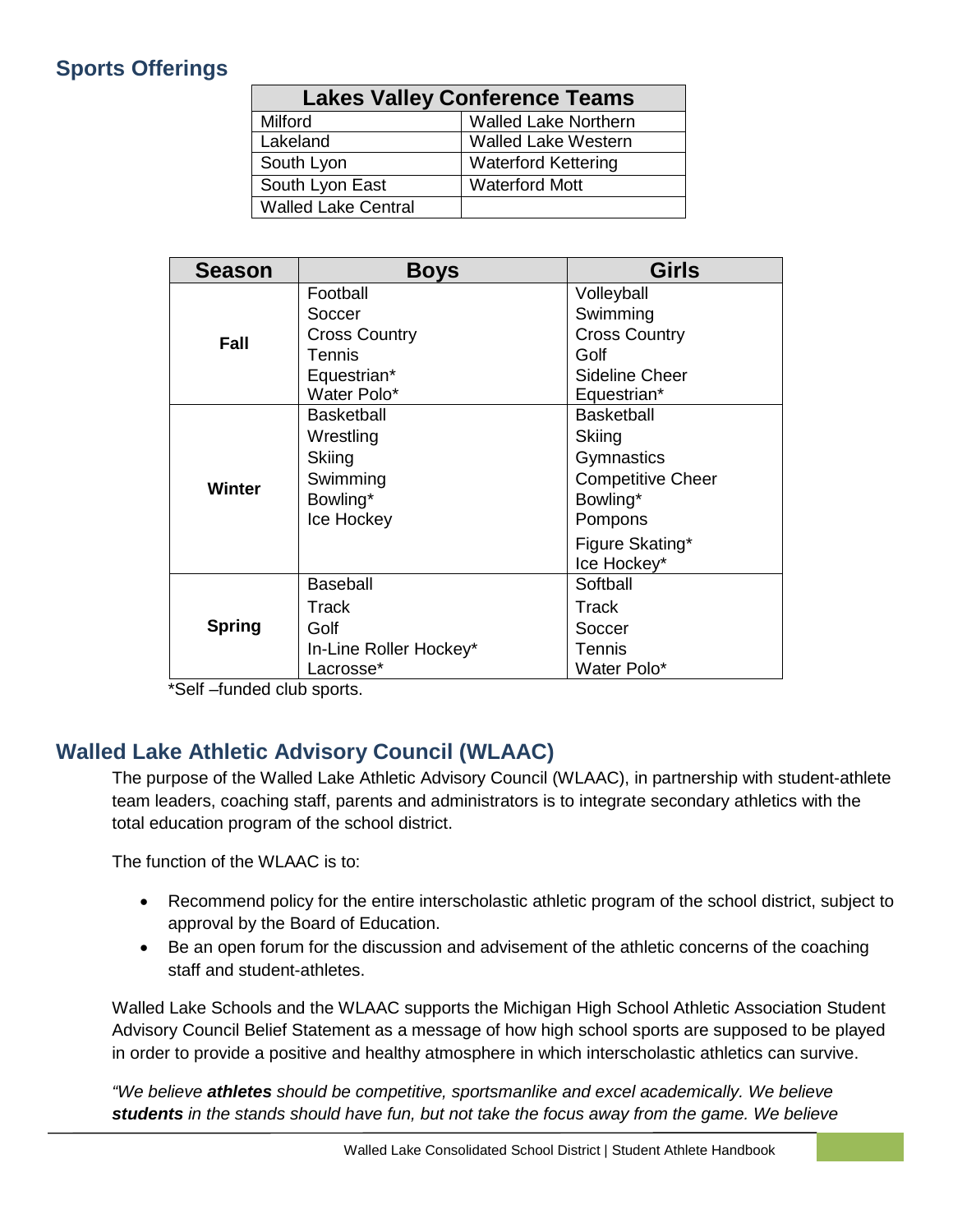*coaches should act as teachers, helping student-athletes develop while still keeping high school sports in perspective. We believe that parents should always be positive role models and be supportive of their child's decisions. We believe officials commit their own time to high school sports and respect should always be shown and given to them. The most important goal for student-athletes is to enjoy high school sports while keeping a high level of respect between all those involved in the games."*

# <span id="page-7-0"></span>**Athletic Code of Conduct**

While a student has a legal right to attend school, the courts have held that the same right does not extend to participating in athletics. As a result, when student's elect to participate in a co-curricular activity, they agree to abide by the standards of conduct established for that activity; therefore, it is vitally important for both the student and the student's parent/guardian(s) to carefully review the expected standards of conduct established in the athletic code or any special rules established by the athletic department and coach for that given activity. And, if for whatever reason the students feel that they cannot abide by such, then the student should not elect to engage in the activity. Above all else, it is important to remember that when student-athletes choose to violate the Athletic Code of Conduct, it is the athlete who has violated their own oath of participation.

Students who participate in Walled Lake Schools' interscholastic athletic program are expected to represent the highest ideals of character by exemplifying good conduct, good citizenship and good sportsmanship. Walled Lake student-athletes are also expected to engage in good training habits. Supplemental rules and regulations, unique to a given sport or a coach's philosophy may be implemented upon the approval of a building principal or his/her designee. These rules must be in writing and submitted to participants prior to the start of the season. These supplemental rules and regulations may never set a lower standard than our Athletic Handbook*.* Modification of MHSAA academic eligibility is not permitted.

These rules and regulations are in effect twelve months of the year. All penalties for violation of this Code of Conduct shall be cumulative beginning with the student's participation in the Middle School (grades 6-8) and again in High School (grades 9-12). Suspensions may carry over from one year to the next.

You are required to live and abide by the standards set forth in the Walled Lake Consolidated School District *Student-Athlete Handbook.* Student athletes may not participate in athletic activities on days of suspension, athletic contests or practices. Under emergency circumstances, exceptions to the rule may be granted by the principal, or building assistant principal in charge of athletics. The coach is to be notified of the granting waiver. When in uniform or letter jacket, athletes are representing the Walled Lake Consolidated Schools and must maintain a standard of exemplary conduct.

Teams or individuals who may during the summer months go to team camps, team conditioning camps or individual camps also represent the Walled Lake Consolidated School District and must also maintain a standard of exemplary conduct and are still governed by the *Student Code of Conduct.*

# <span id="page-7-1"></span>**Student Code of Conduct**

*The Student Code of Conduct* is an official declaration of policy of the Walled Lake Board of Education. The *Student Code of Conduct* is in effect during the following student-athlete situations and is in effect for all school-sponsored activities.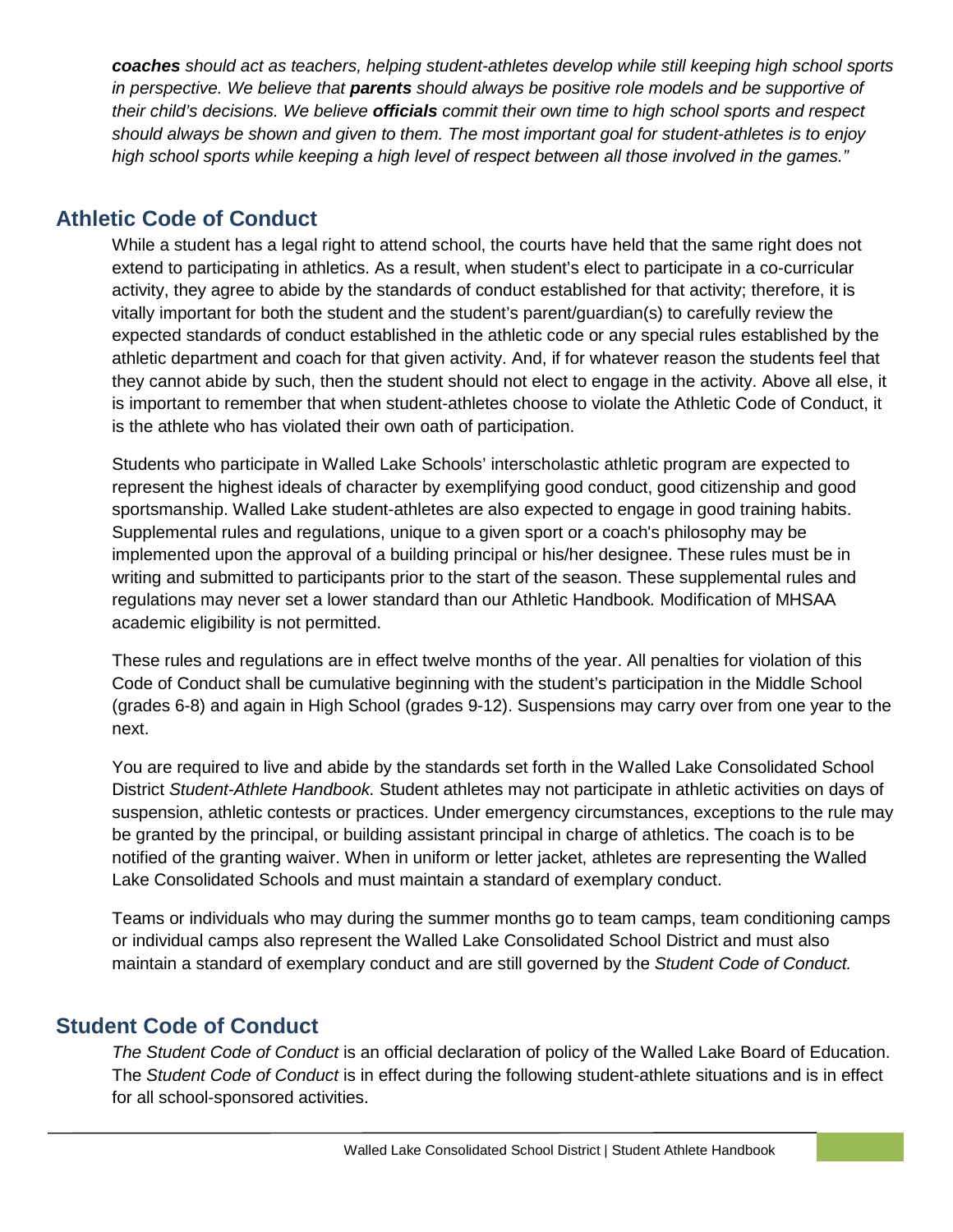#### **It is important to emphasize that all athletes are covered by the** *Student Code of Conduct,* **in and out of season, on or off school property, including vacation periods and the summer months.**

It shall be the policy of the school district that no school activities which are part of the regular school program or the extracurricular program will be scheduled on a Sunday. This shall be interpreted to include rehearsals, practices, performances or contests. **Any deviations must be approved by the principal.**

It is the school policy that teams do not practice on Sundays or holidays. This includes formal or informal sessions. Any deviations must be approved by the principal. Any such approval by the principal does not mandate attendance by the athlete on these days. An athlete's non-attendance will not result in disciplinary action by the coach.

You are required to observe the curfews that may be established by your coaches.

**Violations of federal, state or local law/ordinance including felony or misdemeanor acts other than minor traffic offenses**. Conviction of said offenses is not necessary to establish a violation of the Athletic Handbook, which will be determined through an independent school investigation. A conference will be held with the coach, student, student's parents or guardians, the district athletic director and/or principal to determine appropriate penalties. Depending upon the severity of the incident penalties will range from restitution, suspension from athletic competition or dismissal from the squad.

**Cumulative or gross misconduct, including behavior which school officials consider conduct unbecoming an athlete and a representative of the Walled Lake Schools.** A conference will be held with the coach, student and the student's parents or guardians, the district athletic director and/or principal to determine appropriate penalties. Depending upon the severity of the incident penalties will range from suspension from athletic competition to dismissal from the squad.

**Hazing activities of any type are inconsistent with the educational process and are prohibited at all times.** Hazing is defined as any willful act done by a student, whether individually or in concert with others, to another student for the purpose of subjecting such student to humiliation, physical abuse or threats of abuse, social or other ostracism, shame or disgrace. Permission, consent or assumption of risk by an individual subjected to hazing does not lessen the prohibition. A conference will be held with the coach, student, student's parents or guardians, the district athletic and/or principal to determine appropriate penalties. Depending upon the severity of the incident penalties will range from suspension from athletic competition to dismissal from the squad.

**The Board of Education is committed to preventing and prohibiting bullying at school, consistent with Section 1310b of the Revised School Code**. "Bullying," for purposes of this policy, means any written, verbal or physical act, or any electronic communication, that is intended or that a reasonable person would know is likely to harm one or more District students, either directly or indirectly, by doing any of the following: substantially interfering with educational opportunities, benefits or programs; adversely affecting a student's ability to participate in or benefit from educational programs or activities by placing a student in reasonable fear of physical harm or by causing substantial emotional distress; having an actual and substantial detrimental effect on a student's physical or mental health; or, causing substantial disruption in, or interference with, the orderly operation of the school. "At school," for purposes of this policy means anywhere on school premises, on a school bus or other school-related vehicle and at a school-sponsored activity, regardless whether the activity is held on school premises. "At school" includes the use of a telecommunications access device or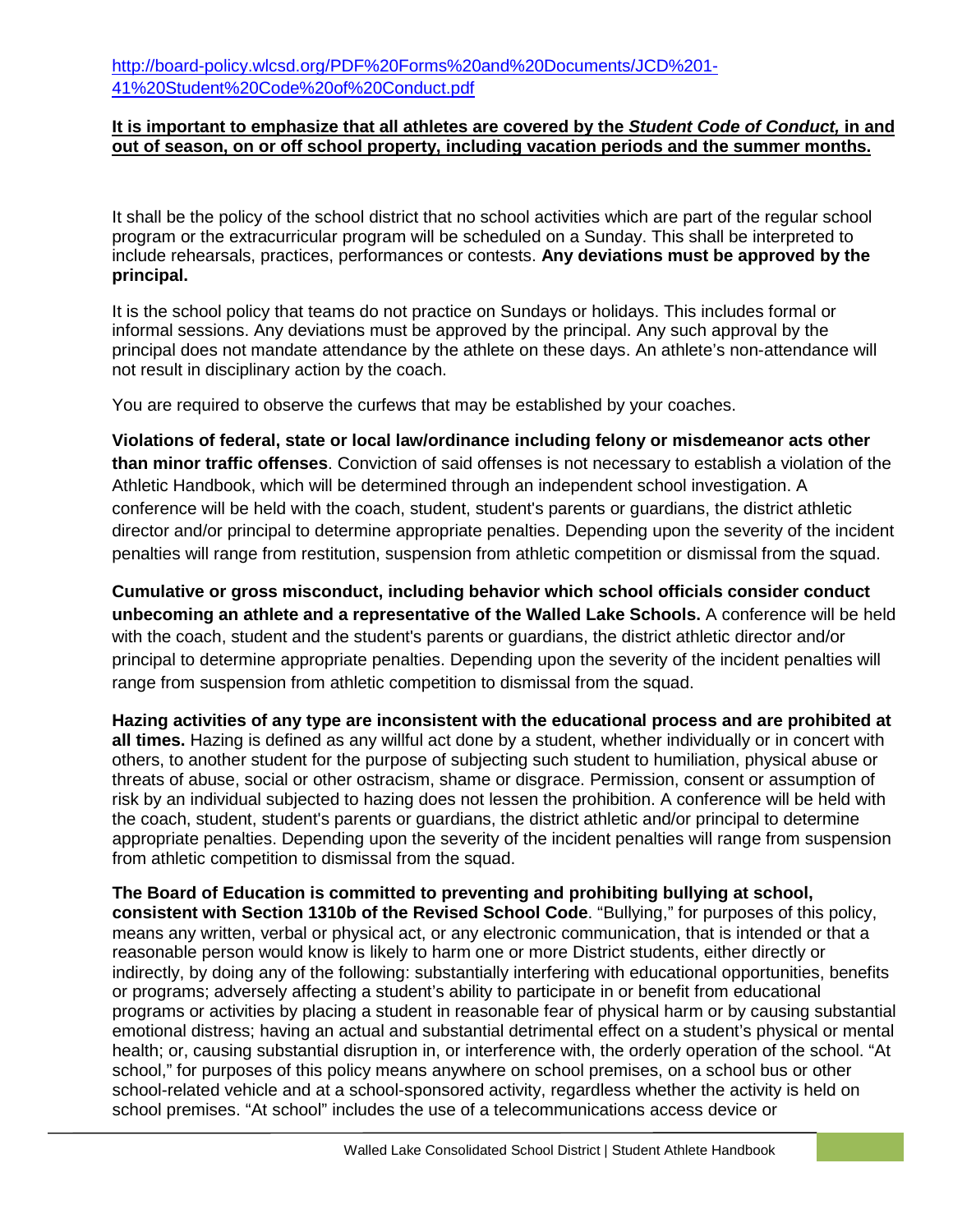telecommunications service provider owned by or under the control of the District.

Prohibition. The Board of Education prohibits the bullying of any District student at school, regardless of the motive of the perpetrator. The Board of Education also prohibits retaliation or false accusation against a target of bullying, a witness or another person with reliable information about an act of bullying at school.

Reporting, Notification and Investigation. District staff members and students are required to report to the building principal, or his or her designee, whenever they have reason to believe a District student has been subjected to bullying at school. Upon receiving a report of bullying, the building principal, or his or her designee, will promptly conduct an investigation; prepare a written summary, including his or her determinations of fact and culpability; initiate disciplinary action, if warranted; and, notify the parent(s) of legal guardian(s) of the victim and the perpetrator of his or her conclusions, consistent with the District's FERPA policy. The investigation will include, at a minimum, interviews with and written statements from the putative victim and perpetrator. In the event of significant discrepancies in the accounts of the putative victim and perpetrator, the investigation will include interviews and written statements from witnesses and the review of documentary information, if available. The building principal will provide a copy of his or her written summary to the District's Deputy Superintendent.

#### **Violation of any team conduct rule as may be established by the team's head coach and approved by the district athletic director.**

**Use, possession, concealment, distribution, sale or being under the influence of those substances listed in Items 1-5 below violates the Athletic Handbook.** For purposes of this section of the Athletic Handbook, the term "distribution" includes the "hosting" of a party at which any of the following substances listed in Items 1-5 are knowingly available:

- **1.** Tobacco or tobacco products in any form;
- **2.** Alcohol or alcoholic beverages in any form;
- **3.** Illegal drugs, including but not limited to those substances defined as "controlled substances" pursuant to federal and state statute;
- **4.** Steroids, human growth hormones, or other performance-enhancing drugs;
- **5.** Substances purported to be illegal, abusive or performance-enhancing, i.e. "look-alike drugs."

\* It shall not be a violation of the Athletic Handbook for an athlete to use or possess prescription or patient drugs when taken pursuant to a legal prescription issued by a licensed practitioner. An athlete shall notify his/her coach if he/she is taking prescription medicine which could alter the athlete's behavior or affect the athlete's ability to participate in a physical activity.

Participation in athletics is a privilege which carries with it a great deal of responsibility. Students who participate in athletics will be expected to abide by certain training rules along with the *Student Code of Conduct,* and to conduct themselves in a manner which reflects positively upon their teammates, coach, school, and community.

# <span id="page-9-0"></span>**Steps to Disciplinary Action**

Because infractions are taken seriously, the coach involved, the athletic coordinator and the building administration shall meet and determine the penalty according to the degree of the infraction. The student-athlete and his/her parent should be notified before the penalty is determined and provided the opportunity to present their position on the incident. Each violation will be maintained by the building administrator in charge of athletics. These rules and regulations are in effect twelve months of the year. All penalties for violation of this Code of Conduct shall be cumulative beginning with the student's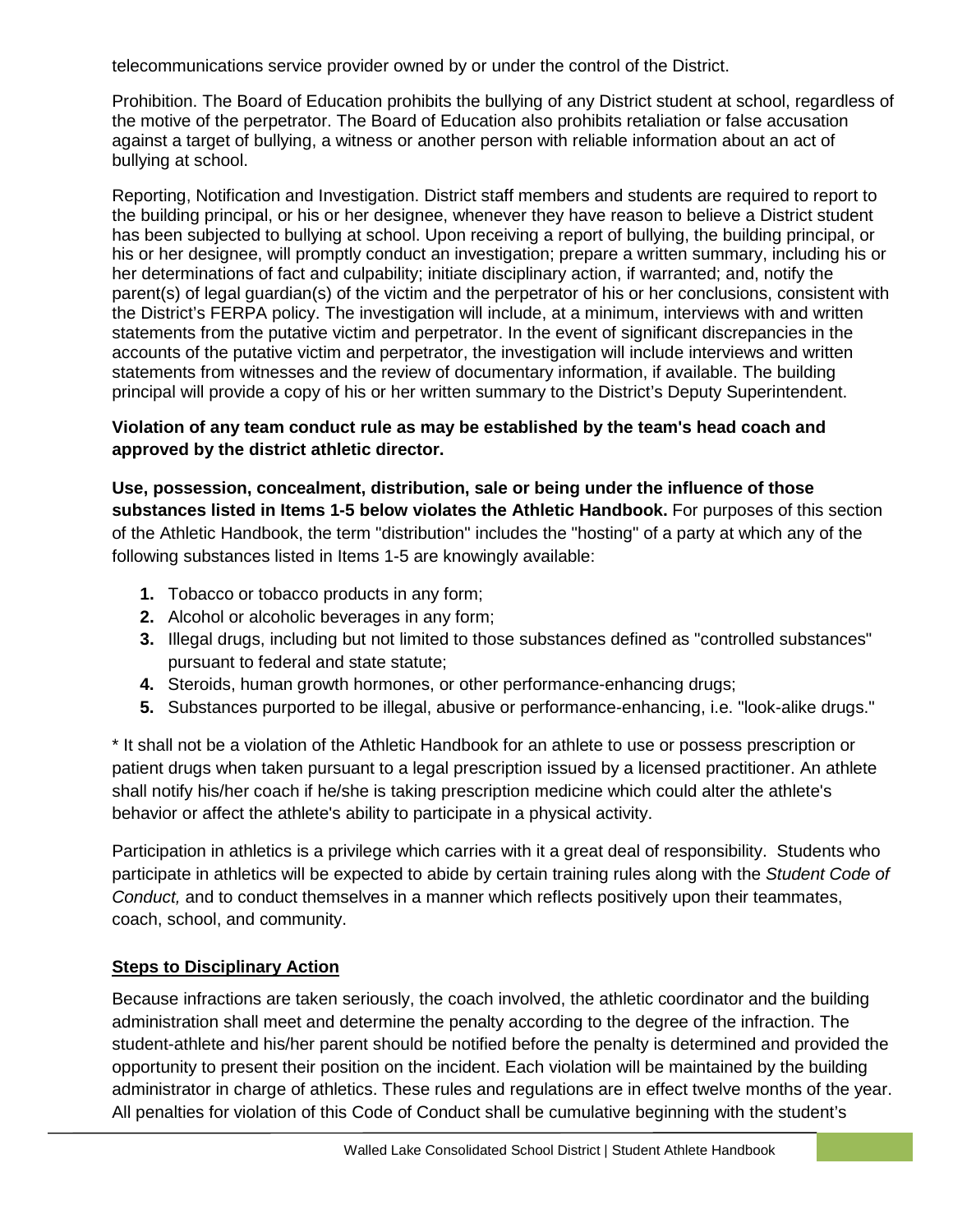participation in the Middle School (grades 6-8) and again in High School (grades 9-12). Suspensions may carry over from one year to the next.

## <span id="page-10-0"></span>**Self-Referral by Student-Athlete:**

Student-athletes may take advantage of a self-referral procedure to seek information, guidance, counseling and assessment in regard to student-athlete use of tobacco, alcohol and other drugs. Voluntary referrals do not carry punitive consequences.

- **A.** Referral is allowed one time in a student's four-year high school career (two-year middle high school).
- **B.** Referral must be only by the athlete or a member of the immediate family.
- **C.** Referral must be before the first violation.
- **D.** Referral cannot be used by athletes as a method to avoid consequences once a code of conduct rule is violated and a student has been identified as having violated one of the code of conduct rules.
- **E.** Referral must be made to a coach, athletic administrator, teacher, building administrator, or guidance counselor.

#### <span id="page-10-1"></span>**Complaint Procedure for Athletic Department Concerns**

When a student, parent or district employee has a question, concern or complaint regarding an athletic situation, the following line of communication for resolution will be followed:

- 1. Make an appointment to review the issue with the coach involved. Do not confront the coach in a public setting other than to ask for an appointment. If not satisfactorily resolved, and the coach involved was not the varsity head coach, advance to Step 2. Otherwise, advance to Step 3.
- 2. Review the issue with the varsity head coach. If not satisfactorily resolved, advance to Step 3.
- 3. Review the issue with the building athletic coordinator. If not satisfactorily resolved, advance to Step 4.
- 4. Review the issue with the assistant principal in charge of athletics.

If Steps 1-4 have been followed and the issue is still not satisfactorily resolved, the appeal process may begin.

#### <span id="page-10-2"></span>**Appeal Procedure**

Appeals of disciplinary actions must be initiated by the student or parents of minor students. Appeals must first be directed to the building principal.

#### <span id="page-10-3"></span>**Athletic Department Appeal Process and Athletic Appeals Panel**

The procedure for appealing an athletic department decision follows:

- 1. A letter must be sent to the building principal stating the nature of the concern or complaint and the Steps that have been followed to date. The letter should also state the relief that is being sought. The request for an appeal to the building principal shall be made within three (3) days of the meeting date with the assistant principal in charge of athletics.
- 2. Upon receiving an appeal letter, the principal, within three (3) days, will schedule a meeting with all parties involved (coach, building athletic coordinator, assistant principal in charge of athletics, student, and parents). If any of the parties have witnesses who can strengthen their case, the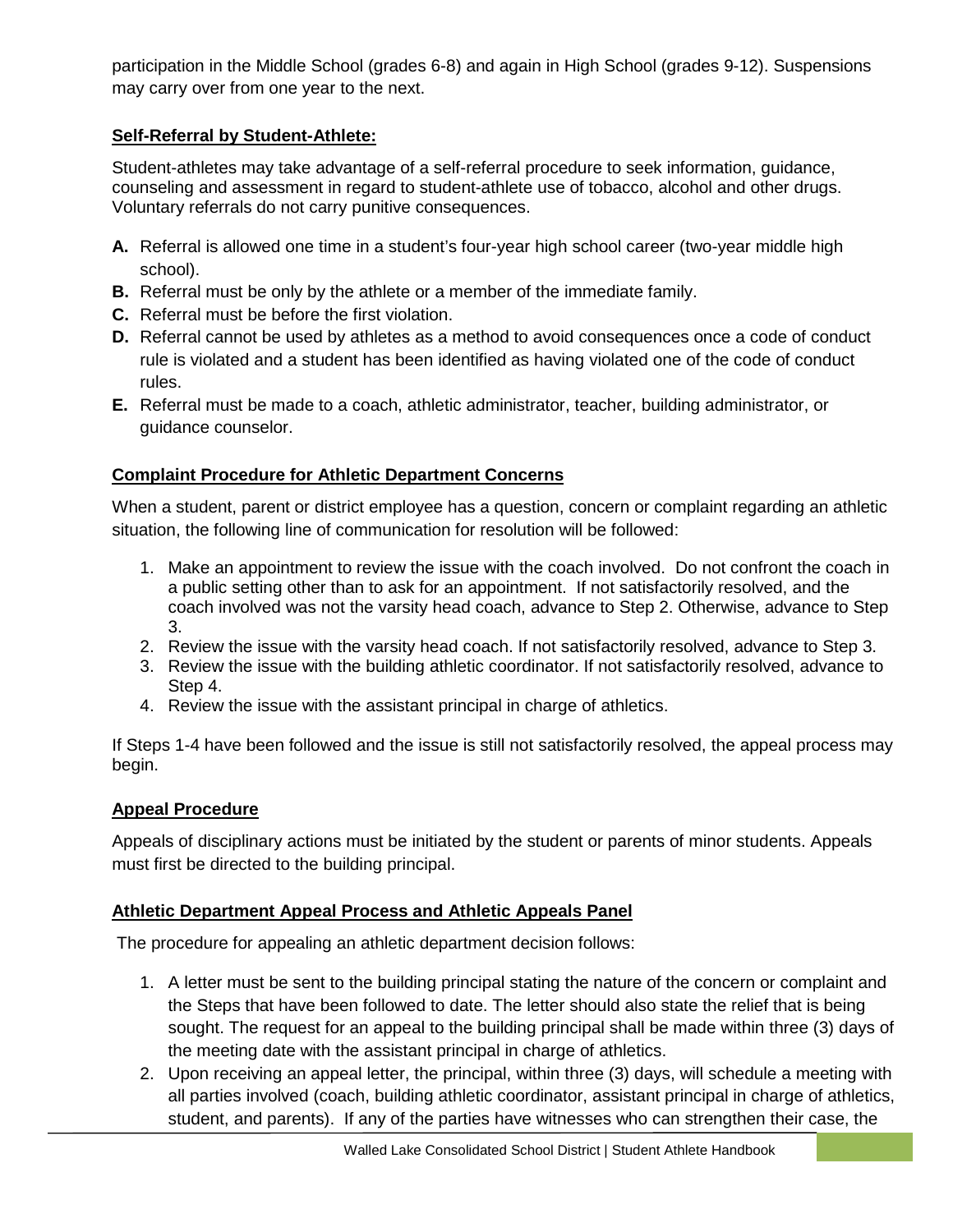principal will interview them. Based on the review of the appeal, the building principal will, in writing, adjust, revoke or sustain the original decision. Copies will be sent to all parties involved. The principal's final decision will be made within six (6) days of receipt of the appeal letter.

- 3. If dissatisfaction still exists, an appeal can be made to the district director of athletics. The complainant must send a letter requesting an appointment along with a copy of the original appeal letter and a copy of the principal's final decision. This must occur within three (3) days of the principal's decision. The district director of athletics will interview the complainant and the principal within three (3) days of receipt of the appeal letter. The interviews may be conducted with all parties present or individually. The district athletic director will make a decision and render an opinion, in writing, to both the complainant and the principal within six (6) days of receipt of the letter.
- 4. If the complainant is dissatisfied with the decision of the district director of athletics, an appeal may be made, in writing, to the assistant superintendent of schools, within three (3) days of receipt of the written decision of the district athletic director. The complainant should provide, along with the letter requesting a meeting, all prior written documentation pertaining to the situation.
- 5. Within three (3) days, the assistant superintendent of schools will attempt to resolve the problem by meeting with the involved building personnel and complainant. If not resolved the assistant superintendent of schools will notify the superintendent of the need to convene the Athletic Appeals Panel.
- 6. The Athletic Appeals Panel will consist of one Board member, the superintendent, two coaches (one coach from each school not involved in the complaint), two administrators (one administrator from each school not involved in the complaint) and two parents (one parent from each school not involved in the complaint). The Athletic Appeals Panel will review all written documentation and interview, at a minimum, the coach, the principal and the complainant. At this time, a decision will be made to determine if other interviews are necessary. The complainant will be notified, in writing, of the results of the appeal within six (6) days of the hearing.
- 7. The decision of the Athletic Appeals Panel is final.

# <span id="page-11-0"></span>**Policy and Procedure**

It is the purpose of the Walled Lake Athletic Department to provide and promote interscholastic athletics for the young men and women of Walled Lake. The Athletic Department is responsible to the Walled Lake Board of Education and the Michigan High School Athletic Association.

The Athletic Department offers a wide variety of activities for the students of Walled Lake. Through athletics, the young men and women will be provided an opportunity to grow and mature physically, mentally, and socially. In order to have an effective program, certain policies and procedures have been established.

#### <span id="page-11-1"></span>**Responsibilities of the Athlete**

These are responsibilities that the student-athlete must impose upon himself in order for successful and competitive athletic traditions to become reality. You alone will have to decide if you want to live up to the responsibilities and training rules to become a champion. In the simplest of terms, each and every student-athlete must be committed to a championship athletic program.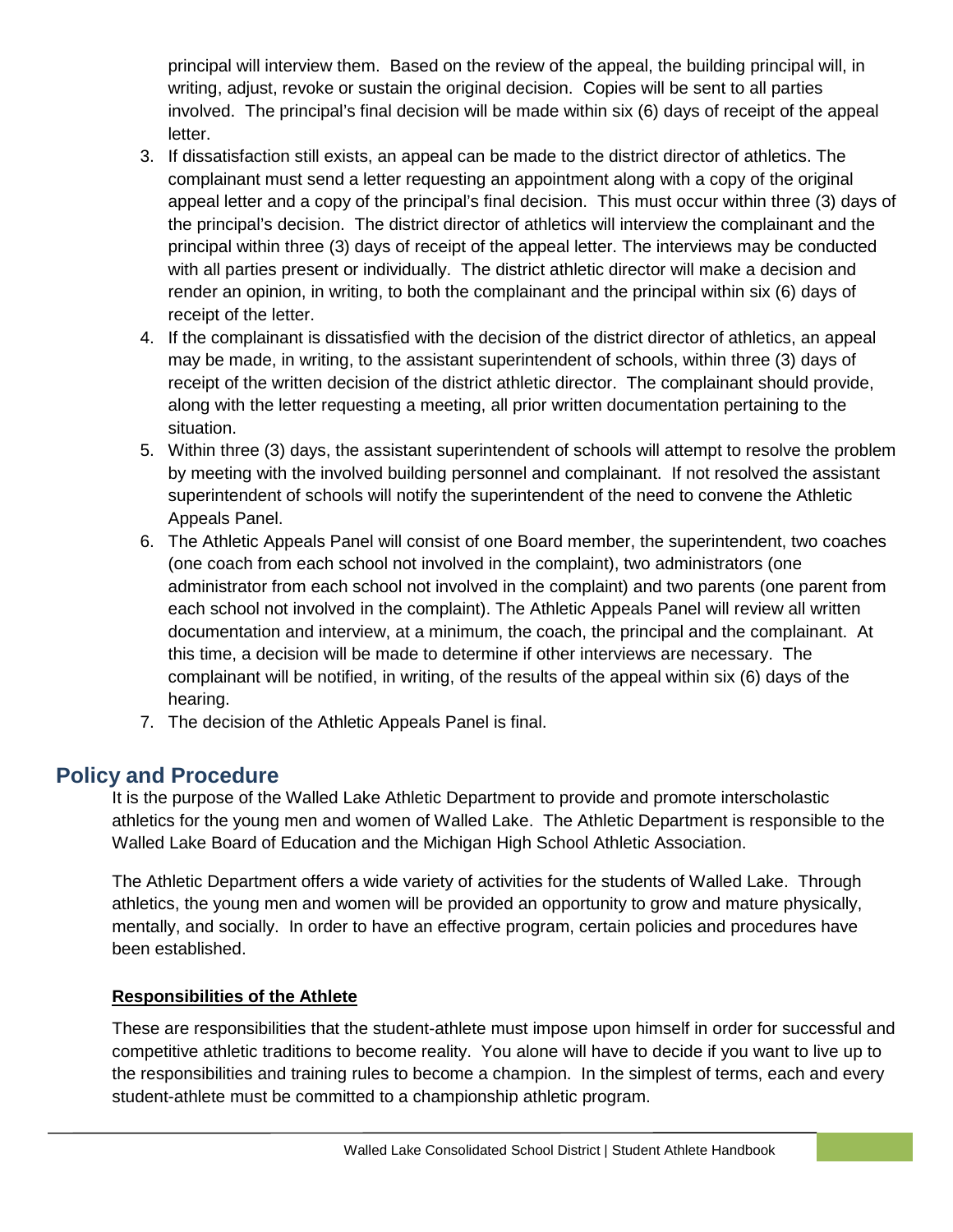- 1. Responsibility to Yourself -- The student-athlete must broaden and develop strength of character. Your academic performance, and participation in other extra-curricular activities, as well as sports, assists you in receiving the greatest possible gain from your high school experiences, while at the same time preparing you for life.
- 2. Responsibility to Your School -- Walled Lake Consolidated School System cannot maintain a position as an outstanding school system unless you do your best in whatever you engage. By participating in athletics to the maximum of your ability, you are contributing to the reputation of Walled Lake. You automatically assume a leadership role when you are on an athletic team. The student body and citizens of the community know you. The spotlight is on, and it is focused on you. Because of this leadership role, you can contribute greatly to our school spirit and community pride. Make your school proud of you and your community proud of your school by your performance and devotion to the highest ideals.
- 3. Responsibility to Your Home -- When you know that you have lived up to all of the training rules, that you have practiced to the best of your ability, and that you have given your "Best Effort," you and your family can be justly proud.
- 4. Responsibility to Your Team -- "A house divided cannot stand." The same is true with your team. It takes only one of the squad not willing to work to his/her fullest potential for the squad to weaken in spirit and actual performance.

#### <span id="page-12-0"></span>**Eligibility**

Walled Lake Consolidated Schools follow the guidelines set by the Michigan High School Athletic Association academic policy:

- **1. Enrollment:** He/she must be enrolled in a high school/middle school no later than the fourth Friday after Labor Day (first semester) or the fourth Friday of February (second semester). A student must be enrolled in the school for which he or she competes.
- **2. Age:** He/she must be under nineteen (I9) years of age, except those students whose nineteenth (19th) birthday occurs on or after September 1 of a current school year are eligible for the balance of that school year.
- **3. Seasons of Competition:** He/she must not have more than four first-semester and four secondsemester seasons of competition in a sport in a four year high school, or three first-semester and three second-semester seasons in a three year high school, including present seasons.
- **4. Semester of Enrollment:** He/she must not have been enrolled for more than eight semesters in grades nine to twelve, inclusive. Seventh and eighth semesters must be consecutive. Three weeks' enrollment or participation in one or more athletic contests constitutes a semester of enrollment.
- **5. Undergraduate Standing:** He/she must not be a high school graduate.
- **6. Previous Semester Record:** MHSAA guidelines require a student to be passing a minimum of four (4) full-time subjects to be eligible for participation in interschool contests. **Eligibility of our athletes will be checked weekly in all three of our schools and all four of our middle schools.**

**7. Current Semester Record: High School -** He/she must have received at least two credit hours for work taken during the previous semester of enrollment (four classes passed). Students must maintain academic eligibility in order to be eligible to participate in athletics. High School students must be passing (4) courses (each course passed equals ½ credit per semester) to satisfy the MHSAA guideline. Students ineligible by MHSAA standards, at the semester end, will be withheld from athletic competition the succeeding semester.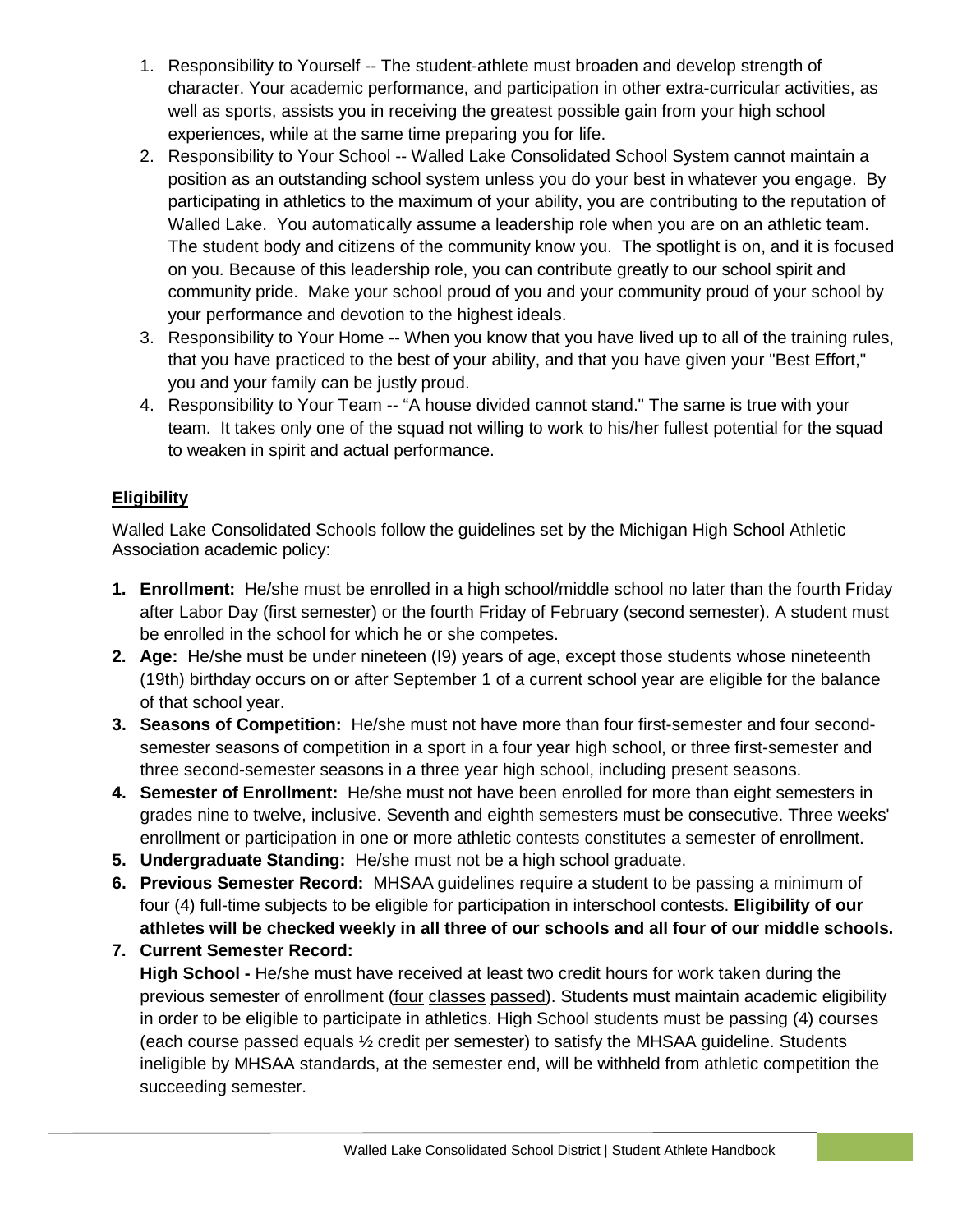**Middle School –** Athletes must have a 2.0 grade point average with no more than two failing grades (E) and they must have a minimum of a 2.5 average in Citizenship and be in good standing with building administration. Eligibility grades are submitted each Thursday by Teachers; those grades will determine a Student-Athletes' eligibility for the following week.

## **Eligibility of our athletes will be checked weekly in all high school and middle schools.**

- **8. Transfers**: Student-athletes must have had an accompanying change of residence by the student's parent/guardian or other person with whom the athlete has been living during the period of his or her last high school enrollment, into the district or service area of the school, to be eligible during the first semester in attendance. *\*Ask the district athletic director to refer to MHSAA rules for exceptions relative to transfers.* In addition, a student transferring to Walled Lake Schools to escape the consequences of his/her actions at a previous school may also be deemed ineligible even if he/she otherwise satisfies the MHSAA transfer regulations.
- **9. Attendance at Practice and Athletic Contests**: No athlete will be permitted to practice or play in a game, contest or event if absent for any part of the day of the event, unless excused by the building assistant principal in charge of athletics or designee of the assistant principal in charge of athletics.
- **10. Awards:** Student-athletes must not have accepted any award or merchandise exceeding \$25 in value for athletic performance. Athletes accepting memberships, privileges, services, negotiable certificates, or money are in violation. For amateur practices, students may not have accepted money, merchandise, memberships, privileges, services or other valuable consideration for participating in any form of athletics, sports, or games, or for officiating inter-scholastic athletic contests, or have signed a professional athletic contract. (Reinstatement will not be considered for one year).
- **11. Limited Team Membership:** A student who, after practicing with or participating in an athletic contest or scrimmage as a member of a high school athletic team, participates in any other athletic competition not sponsored by his or her school in the same sport during the same season, shall become ineligible for a minimum of the next three days of competition and maximum of the remainder of that season in that school year. *\* Ask the district athletic director to refer to MHSAA Rules for exceptions to this regulation.*
- **12. Summer Dead Period:** Coach and Student Athletes must observe the Summer Dead Period as set forth by the MHSAA. The Summer Dead Period is a period of seven consecutive calendar days after school is out in June and after a school's participation in MHSAA tournaments is completed. During the dead period, there is no involvement or contact by the school or coach with students in grades 7-12 in any MHSAA tournament sport. It is a zero coach-player period; at school or elsewhere. There are to be no school or coach conducted open gyms, conditioning or weight lifting programs on school premises or sponsored by the school or coach at other facilities. This dead period will be the week which includes the July  $4<sup>th</sup>$  holiday of any given year.
- <span id="page-13-0"></span>**13. Physical Examinations:** No student shall be eligible to tryout, practice or participate without a SIGNED (M.D.,D.O. or another authorized professional) current year physical on file with the athletic department certifying that the student has passed a physical examination and is physically able to compete in athletic practices and contests. (\*A current year physical is interpreted as any physical examination given on or after April 15th of the previous school year.)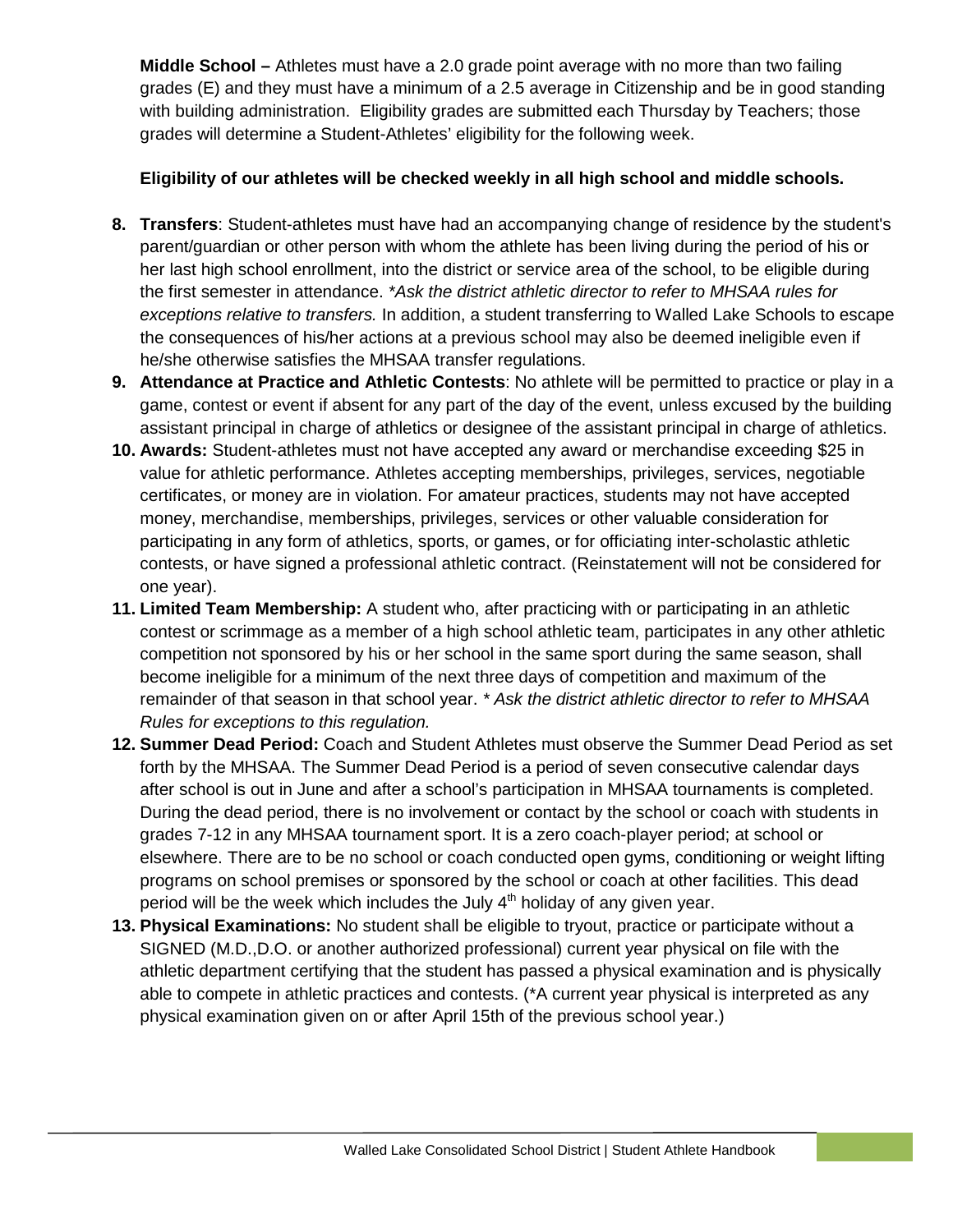# <span id="page-14-0"></span>**General Athletic Policy**

#### **Participation**

- 1. Regular attendance at practice sessions is expected.
- 2. An athlete cannot drop out of one sport and start practicing in another until the previous sport is over or both coaches agree.

Students who participate in outside athletics of a different sport other than current high school sport (AAU, SELCRA, Community Based Programs, etc.) while representing a Walled Lake athletic team must understand and adhere to the expectation that their commitment to the school team comes first.

**The athlete must be in classroom attendance all day in order to dress and participate in an athletic contest and/or practice that day, unless excused by a pre-arranged special excuse. The student must demonstrate proof upon request from the coach and building assistant principal in charge of athletics.**

#### <span id="page-14-1"></span>**Insurance**

The Walled Lake Consolidated School District does not assume responsibility relative to doctor, ambulance, or medical expense. Athletics are a voluntary co-curricular program in which the student may participate if he/she so desires but does so at his/her own risk of injury.

**Parents/guardians are encouraged to obtain adequate insurance coverage for their children either through a family insurance policy or through an independent insurance plan. Informational brochures are available in the school administration office. Note: there is a separate brochure for football only. This insurance is designed as a supplement to your own insurance coverage.**

Potential dangers in athletic participation do exist. Participant numbers suggests that the benefits of athletic involvement exceed the potential hazards. However, parents/guardians and student-athletes should be aware of and work toward minimizing potential dangers.

Athletic activities by their nature create the possibility of serious injury, including permanent paralysis and even death. You assume the risk of serious injury with participation in sports activities even when protective equipment is provided.

Athletes must secure written doctor and parental approval following injuries or illnesses which have caused an absence before being allowed to participate in a practice or contest.

#### <span id="page-14-2"></span>**Parent Consent and Physical Examination**

A parental consent form and a physical form must be on file in the principal's office and a copy given to the trainer in order for the student to participate in athletics (this includes practice and playing contests).

The consent form gives the parents'/guardians' consent for the named student to participate in athletics as well as for the student to accompany the team as a member on its out of town trips.

The medical examination is required by the MHSAA for every athlete. The physical is good for one school year, and must be taken on or after April 15th in order for it to be valid for the following school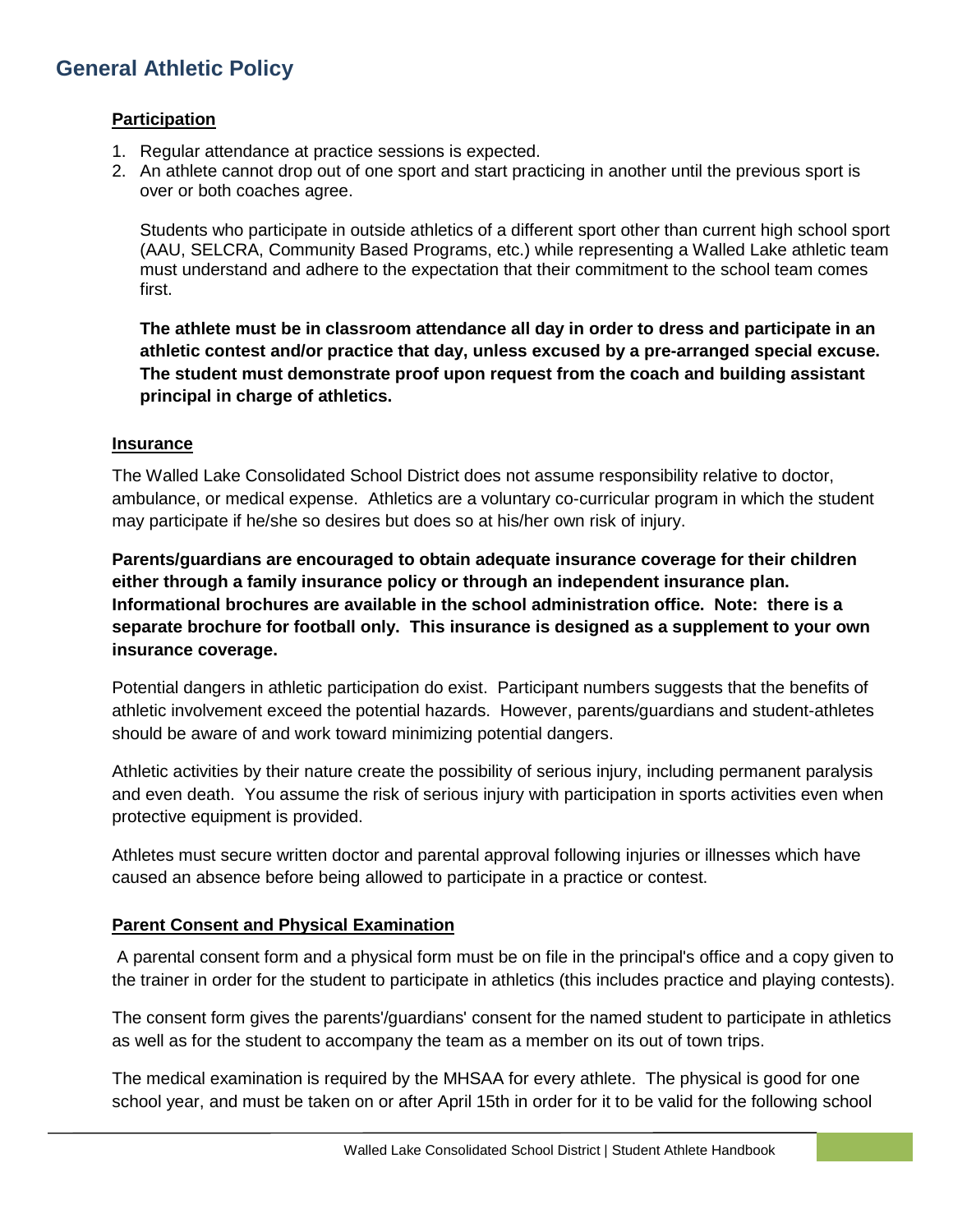year. Parent consent and physical examination forms are in the main office of the appropriate schools.

## <span id="page-15-0"></span>**Equipment and Lockers**

All equipment issued to the student for athletic participation is the property of the Walled Lake Consolidated School District.

#### **The student is financially responsible for all equipment and uniforms that are issued.**

Each athlete is required to check his/her equipment daily and report any problems to their coach. Failure to comply may result in injury (i.e., football equipment). Keep all your equipment clean. Wash your practice gear every week, if not more frequently. Protective pads should also be cleaned on a regular basis. All equipment is to be used properly. Keep your locker clean. This will help keep your equipment aired and also help reduce a major cause for theft. You are responsible for maintaining the condition of your locker. Food and wet clothes should not be stored in your locker.

# <span id="page-15-1"></span>**Athletic Trainers**

- **1.** All athletes are required to report any injury to the trainer/coach.
- **2.** The coach and trainer are to know if the athlete is taking any type of medication.
- **3.** The coach and trainer need to know of any medical problem or concerns, such as diabetes or epilepsy, etc.
- **4.** When a student-athlete sees a doctor, a progress report as to practice capabilities is to be given to the coach/trainer.
- **5.** Take care of your body; shower properly and report any skin infections to the trainer and coach.
- **6.** Put all refuse and used tape in trash containers.

Trainers have the right to withhold a student-athlete from practice or game situation if an injury is being evaluated or there is concern about an injury.

# <span id="page-15-2"></span>**Transportation**

The standards of good conduct as established by the coach are expected at all times while on trips. All rules and regulations pertaining to Walled Lake Consolidated Schools bus codes are to be adhered to on athletic trips. Appropriate dress, which is established by the coach, is a must on all trips.

- A. The student-athlete is expected to ride to and from athletic events with their team when transportation is provided. If a parent decides to take his/her son or daughter home from event, a note from the parent must be approved by a coach or school administrator.
- B. When transportation is not provided by the district, the student must have completed the *Athletic/Field Trip Private Transportation Authorization* form before traveling to and from an event. [\(http://board-policy.wlcsd.org/PDF%20Forms%20and%20Documents/IFCB-R-](http://board-policy.wlcsd.org/PDF%20Forms%20and%20Documents/IFCB-R-21%20Athletic%20Private%20Transportation%20Authorization.pdf)[21%20Athletic%20Private%20Transportation%20Authorization.pdf\)](http://board-policy.wlcsd.org/PDF%20Forms%20and%20Documents/IFCB-R-21%20Athletic%20Private%20Transportation%20Authorization.pdf)
- C. On occasion it may become necessary for a team to stay overnight. When this happens, the following rules will apply:
	- 1. Written permission to participate in an overnight stay must be obtained by the athlete's parent/guardian.
	- 2. The name and phone number of the accommodation shall be on file in the district athletic director's office prior to departure and distributed to parents/guardians via the athlete.
	- 3. Payment for the accommodations must be approved by the prior to departure.
	- 4. The coach's presence is mandatory.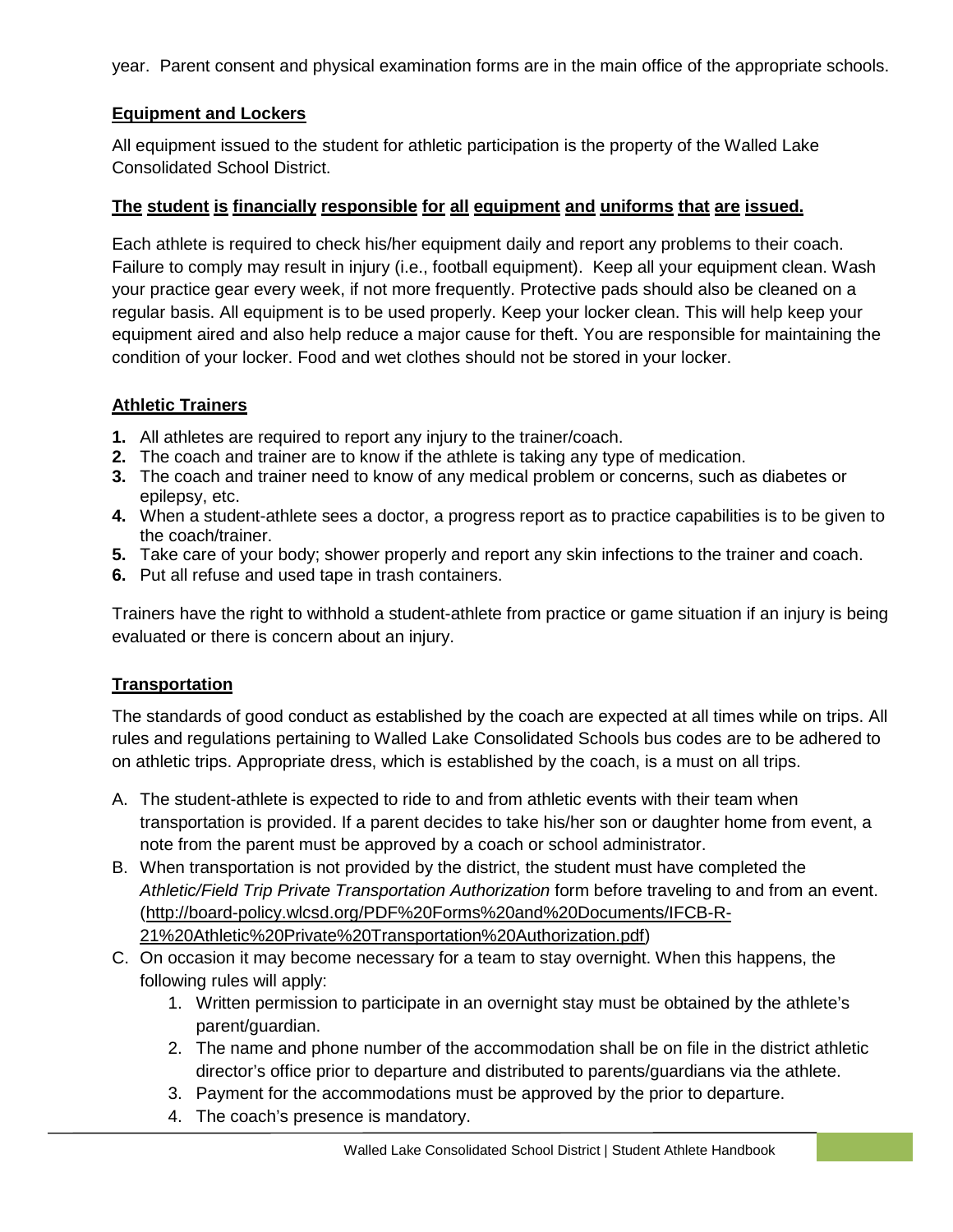5. Chaperones will be selected by the coach. Their names will be provided to the athlete, parents/guardians and the district athletic director prior to departure.

Athletes are expected to adhere to the Code of Conduct and Transportation Code of Conduct at away events/competitions and overnight trips. Any additional expectations will be discussed in advance with the team and parents/guardians.

#### <span id="page-16-0"></span>**Ticket Prices**

Admission prices for athletic events as determined by the Walled Lake Athletic Department.

#### **A. High School Athletic Events**

The cost of admission is \$5.00 for the following athletic events.

- Football Varsity-JV-9th Grade
- Girls'/Boys' Basketball Varsity-JV-9th Grade
- Competitive Cheerleading Varsity-JV-9th Grade
- Gymnastics
- Boys'/Girls' Soccer Varsity-JV-9th Grade
- Girls'/Boys' Swimming
- Volleyball Varsity-JV-9th Grade
- Wrestling

Kindergarten and younger and seniors 62 and older are admitted free to all home contests except: high school bowling, equestrian, figure skating, hockey, lacrosse, water polo, MHSAA tournaments, LVC conference meets, or invitational tournaments.

Admission prices for MHSAA tournaments are determined by the MHSAA.

#### **B. Middle School Athletic Events**

The cost of admission is \$3 for adults and \$1 for students for the following athletic events.

- Football
- Girls'/Boys' Basketball
- Boys'/Girls' Soccer
- Swimming
- Volleyball
- Wrestling

Kindergarten and younger and seniors 62 and older are admitted free to all home contests except: LVC Conference meets or invitational tournaments.

#### **C. Family and Student Athletic Passes**

Walled Lake School students and families are eligible to purchase the following passes to athletic events. Passes are valid for the school year in which they are purchased and are good for admission to home athletic contests in Walled Lake Schools. Lost passes will not be replaced. Passes are not accepted at away contests, high school bowling, equestrian, figure skating, hockey, lacrosse, water polo, MHSAA tournaments, LVC conference meets, or invitational tournaments.

- High School Family Pass \$95
- High School Student Pass \$45
- Middle School Family Pass \$40
- <span id="page-16-1"></span>• Middle School Student Pass \$10
- High and Middle School Family Pass \$120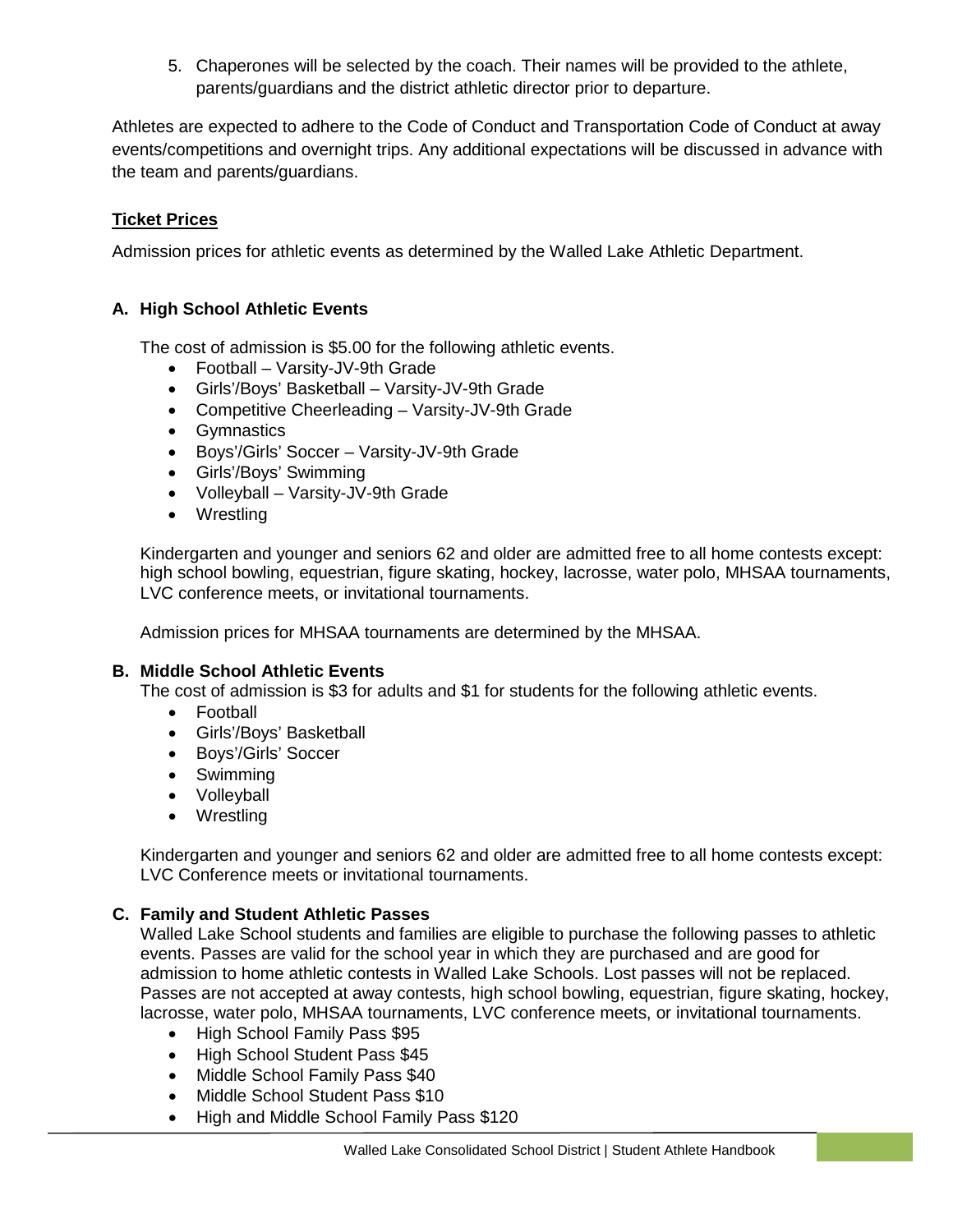# **Participation Fees**

A student must pay all pay-to-participate costs at school registration or prior to the first competition. These pay-to-participate fees are determined each year by the Walled Lake Consolidated Schools school board. Pay-to-participate information (contracts and financial assistance forms) are available to students prior to registration.

The Board of Education has adopted a plan to partially fund the athletic program that is both legal and reasonable in respect to the financial conditions of the district. The athletic funding will be provided by a combination of revenues from admissions to contests, the student athletic fees paid by participating students and the General Operational Fund of the district. Special provisions are made for students whose families may be financially unable to afford the fee.

The individual athlete will pay a onetime per year sports fee that would entitle that student to participate in any sport without an additional participation fee.

# **High School Athletic Fee: \$425 Middle School Athletic Fee: \$200**

The proposed fee will extend the precedent established several years ago when the Board of Education approved participation fees for new sports including hockey, lacrosse, bowling Water Polo, Equestrian, Figure Skating and Inline hockey. These sports will pay a "self supporting fee" which may be more than the athletic fee. These fees will be determined by the athletic department prior to the sport season.

# <span id="page-17-0"></span>**Limited Team Membership**

The MHSAA Limited Team Membership Rule prohibits athletes on a school team from participation in non-school competition in that sport during the MHSAA season.

During the season an individual may participate in a maximum of three individual sports meets or contest in that sport while not representing her school. Example: a member of the MHS swim team can participate in 3 swim meets outside MHS meets that are not interscholastic. (MHSAA policy)

# <span id="page-17-1"></span>**Awards**

Student-athletes must not have accepted any award or merchandise exceeding \$25 in value for athletic performance. Athletes accepting memberships, privileges, services, negotiable certificates, or money are in violation. For amateur practices, students may not have accepted money, merchandise, memberships, privileges, services or other valuable consideration for participating in any form of athletics, sports, or games, or for officiating inter-scholastic athletic contests, or have signed a professional athletic contract. (Reinstatement will not be considered for one year).

Awards are earned based on each coach's criteria. Participation does not necessarily qualify a studentathlete for an award. In order to receive an award for any sport, you must be academically eligible and in good standing at the conclusion of the season. The season is concluded when the coach releases the athletes from the program either after competition or after the awards presentation (whichever date is the latest).

Each sport has certain criteria to be met. These criteria have been approved by the building principal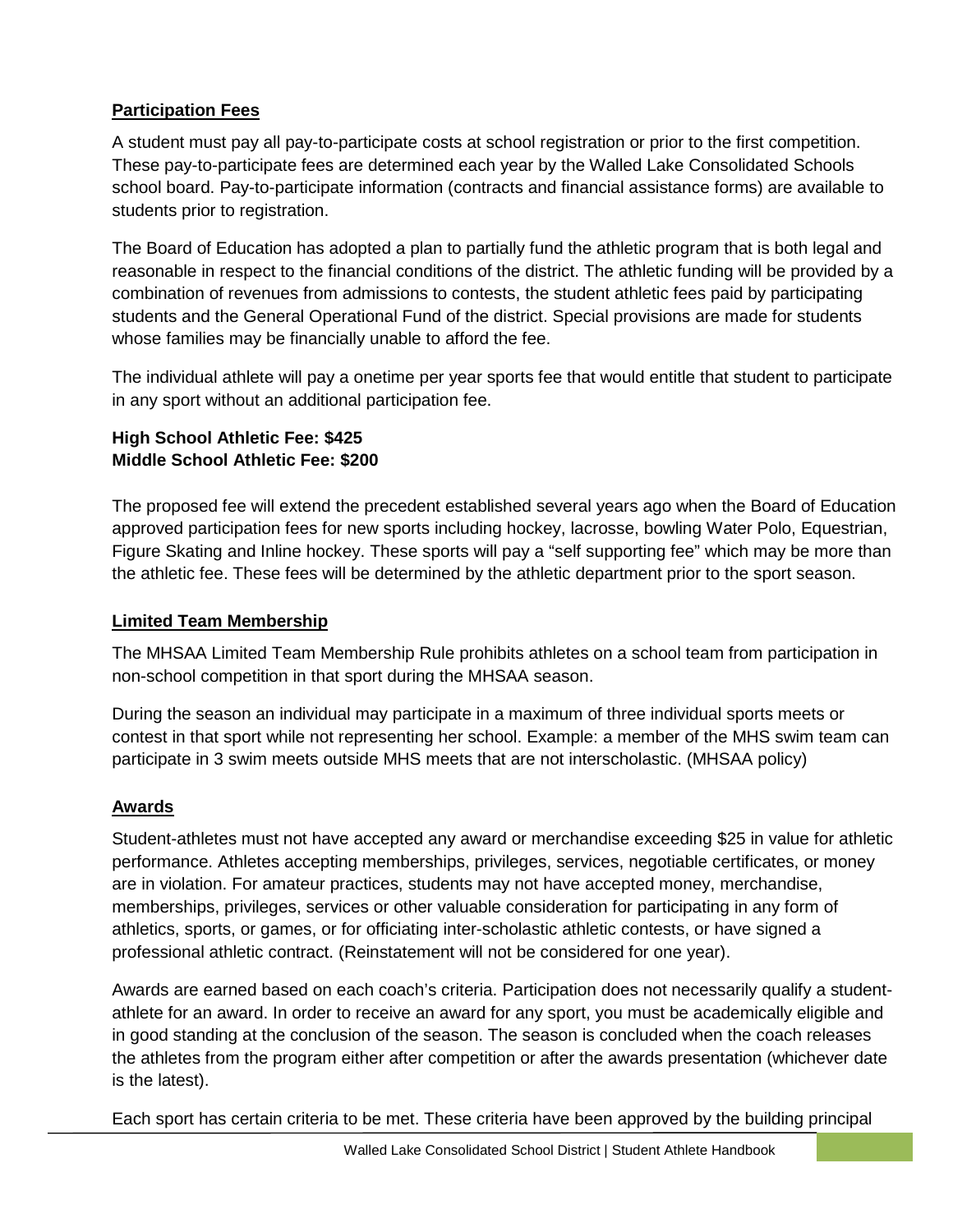and the Athletic Department. These criteria are to be discussed and also to be given in writing to the student-athlete and parents/guardians at the mandatory parents meeting at the beginning of the season.

## **A. Varsity Sports**

- The student athlete who has met the qualifications for a varsity letter will receive a chenille letter "WL," a pin and graduation numbers will be presented for a first varsity award.
- Succeeding varsity award winners will receive a certificate. Athletes earning a third letter in a sport will receive a trophy and those earning a fourth letter in a sport will receive a plaque.
- Student managers, statisticians and student trainers may earn the same awards as athletes.

#### **B. Junior Varsity Sports**

- Each student athlete will receive a certificate for participation.
- Student managers, statisticians and student trainers may earn the same awards as athletes.

A violation of the athletic code may be reason to deny an athletic award to a student athlete. A student may be denied an athletic award for the following:

- Any student who is dismissed from any team or who leaves the team, even though he/she has satisfied the requirements for an award.
- Any student who has not properly accounted for all equipment issued.
- Any other circumstance deemed necessary by the coach.

#### **C. LVC Scholar-Athlete**

Each Walled Lake high school may recognize the scholar-athlete on a seasonal basis with a LVC Scholar-Athlete Certificate. All varsity letter winners with sophomore or higher status and a 3.25 or higher cumulative GPA is eligible. A patch will be awarded for the first season an athlete has met this standard and a certificate for each season thereafter.

# <span id="page-18-1"></span><span id="page-18-0"></span>**Expectations**

#### **Coaches**

Exemplify the highest moral character, behavior and leadership, adhering to strong ethical and integrity standards. Practicing good citizenship is practicing good sportsmanship!

- Respect the integrity and personality of the individual athlete.
- Abide by and teach the rules of the game in letter and in spirit.
- Describe and define respectful and disrespectful behavior. Stress that disrespectful behavior, especially taunting, trash talking and intimidation will not be tolerated.
- Set a good example for players and spectators to follow.
- Respect the integrity and judgment of game officials.
- Display modesty in victory and graciousness in defeat in public and in meeting/talking with the media. Please confine your remarks to game statistics and to the performance of your team.
- Instruct participants and spectators in proper sportsmanship responsibilities.
- Acknowledge participants and spectators for displaying proper sportsmanship.
- Be no party to the use of profanity or obscene language or improper actions.
- Be organized logical and use a rational approach to coaching which fosters mutual respect among the entire school community.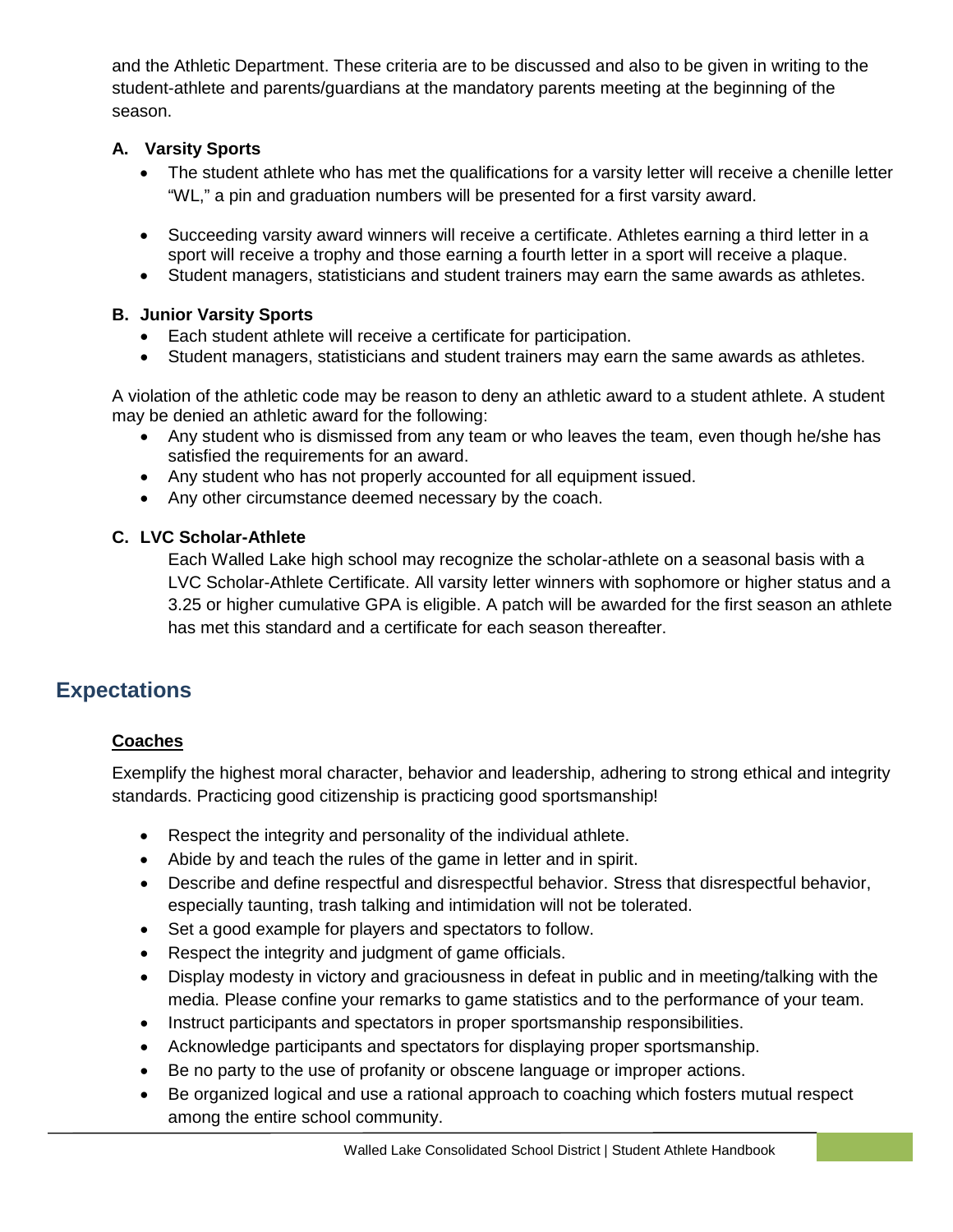• Have the ability and willingness to communicate with team, parents, teachers, administrators and the public.

#### <span id="page-19-0"></span>**Spectators**

- Remember that you are at a contest to support and cheer for your team and to enjoy the skill and competition; not to intimidate or ridicule the other team and its fans.
- Remember that school athletics are learning experiences for students and mistakes are sometimes made. Praise student-athletes in their attempt to improve themselves as students, as athletes and as people; as you would praise a student working in the classroom.
- Remember that a ticket to a school athletic event is a privilege to observe the contest, not a license to verbally assault others and be generally obnoxious.
- Learn the basic rules of the game, so that you may understand and appreciate why certain situations take place.
- Show respect for the opposing players, coaches, spectators and support groups. Treat them as you would treat a guest in your own home.
- Refrain from taunting or making any kind of derogatory remarks to your opponents, especially comments of ethnic, racial or sexual nature.
- Respect the integrity and judgment of game officials. Understand that they are doing their best to help promote the student athlete and appreciate their willingness to participate in full view of the public.
- Recognize and show appreciation for an outstanding play by either team.
- Refrain from the use of any controlled substances (alcohol, drugs, etc.) before games, during games, after games and on or near the site of the event (i.e. tailgating).
- Use only those cheers that support and uplift the teams involved.
- Recognize and compliment the efforts of school and league administrators for their efforts in emphasizing the benefits of educational athletics and the role of good sportsmanship to that end.
- Be a positive behavior role model through your own actions and by censuring those around you at events whose behavior is unbecoming.

#### <span id="page-19-1"></span>**Student-Athletes**

- Accept and understand the seriousness of your responsibility and the privilege of representing your school and community.
- Live up to the standards of sportsmanship established by the school administration and the coaching staff.
- Learn the basic rules of the game.
- Treat opponents the way you would like to be treated.
- Refrain from taunting, trash talking or making any kind of derogatory remarks to your opponents during the game, especially comments of ethnic, racial or sexual nature. Refrain from intimidating behavior.
- Respect the integrity and judgment of game officials.
- Win with humility; lose with grace. Do both with dignity.
- Respect the facilities both home and away.

#### <span id="page-19-2"></span>**Parents**

- Refrain from coaching your child or other players during games and practices.
- Respect the officials and their authority during games and never question, discuss or confront coaches at the game field and take the time to speak to coaches at an agreed upon time and place.
- Remember that student athletes participate to have fun and that the game is for youth and not